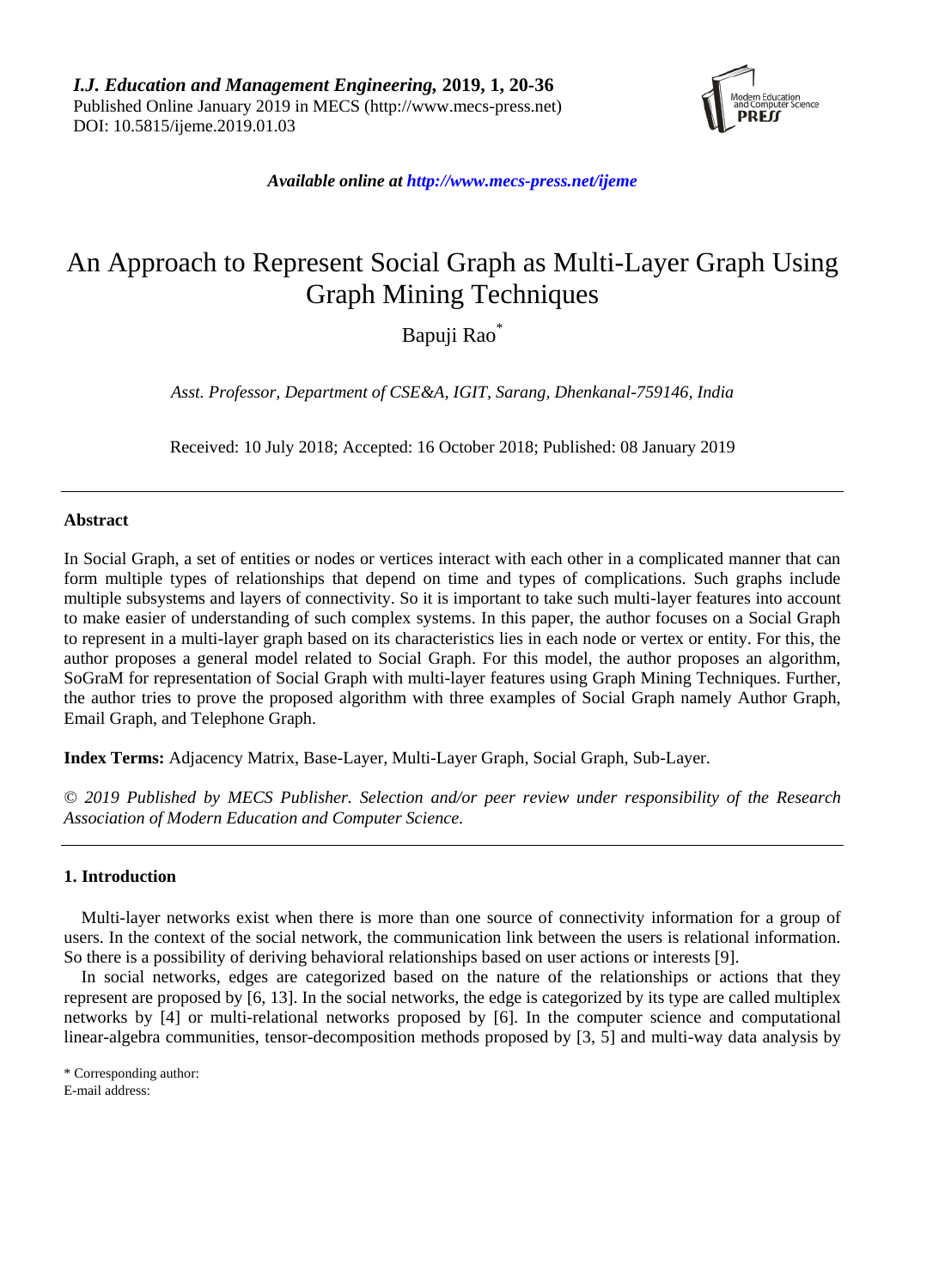[1] were used to study various types of multi-layer networks. These types of methods are based on representing multi-layer networks as adjacency tensors of order higher than two.

Networked systems that cannot be represented as traditional graphs were studied from a data mining point of view. Heterogeneous (information) networks were developed as a general framework to take into account multiple types of nodes and edges can be seen in [2, 12, 14]. A multiple layers of a social network which perform tasks such as inference, clustering, and anomaly detection proposed by [7]. Often social networks include different types of nodes i.e. males and females or hierarchical structures i.e. individuals are considered as organizations, were studied using multi-level networks, multiple layers, and networks of networks by [4]. The extraction of information from a large multi-layer social network is proposed by [8]. A multi-layer social network model which combines all the detected social network while encounters with other social networks are proposed by [11]. These multi-layer social networks are investigated through relationship.

A social network is defined as a complex graph, and each unit is an individual, village, household, country, etc. So the social network may be defined as set nodes or vertices  $V = \{V_1, V_2, \ldots, V_n\}$  and between the nodes or vertices there is a set of links or connectivity or edges  $E = \{E_1, E_2, \dots, E_n\}$  proposed by [9]. In this paper, the author proposes an algorithm which represents a social graph as a multi-layer graph using graph mining techniques. For this, the authors represent three types of social graph examples namely Authors Graph, Email Graph, and Telephone Graph that consist of multi-layer graphs where the base-layer or principal layer include different type of interactions between entities or nodes or vertices. An algorithm which represents telephone call duration graph as a multi-layer graph is proposed by [10]. Based on [10]'s algorithm, the author proposes a general algorithm for representation of the social graph as a multi-layer graph having each level is associated with a particular characteristic.

# **2. Multi-layer Network**

In the real world, more than one kind of connections can exist between any pair of individuals. As a matter of fact, for this type of social networks, it can be termed as the multi-layer network, multi-relational network, multidimensional network, and multiplex network.

A social network layer L is a weighted graph G(V, E) with vertex set V corresponding to users on the social network and edge set  $E \subseteq VXV$  corresponding to social links between users.

A multi-layer social network MLSN =  $(L_1, L_2, \ldots, L_n)$  is a tuple where  $L_i = G_i(V, E_i)$ ,  $i \in 1, 2, \ldots, n$  are social network layers.

A multi-layer network  $G = (V, E)$  consists of vertices  $V = \{V_1, \dots, V_n\}$ , common to all layers, and edges E = (E<sub>1</sub>,......, E<sub>m</sub>) in m layers, where E<sub>k</sub> is the edge set for layer k, and E<sub>k</sub> = { $e_v^k$ ; V<sub>i</sub>, V<sub>j</sub>  $\in$  V}. Each edge is considered as directed or undirected depending on its characteristics. The definition of multi-layer network can be seen in [8].

## **3. Proposed Algorithm for Representation of Social Graph as Multi-layer Graph**

The proposed algorithm, SoGraM has only one procedure called Show(MLAM). The algorithm reads the data from the dataset file called "Node\_Dataset.Txt" which comprises a number of layers, total number of nodes, and all node Ids. The first and second data from the dataset file are considered as the number of layers and the total number of nodes, which is assigned to the variables NL and n respectively. Then from third data onwards are considered as the node IDs. It starts reading one ID at a time and assigned to the variable Node\_Id. Finally, the variable Node Id is assigned to the row header and column header of the MLAM[  $\parallel$   $\parallel$   $\parallel$   $\parallel$ 's principal layer or base-layer. After the complete reading of all node IDs, the initial form of the multi-dimension array, MLAM[ ][ ][ ] is formed successfully.

Then the second dataset file called "Edge\_Dataset.Txt" which comprises all edges ID in the forms of two column headers 'From Node Ids' and 'To Node Ids'. Then it starts reading at a time a pair of node IDs and assigned to the variables From Node and To\_Node respectively. So the particular social graph's edge data is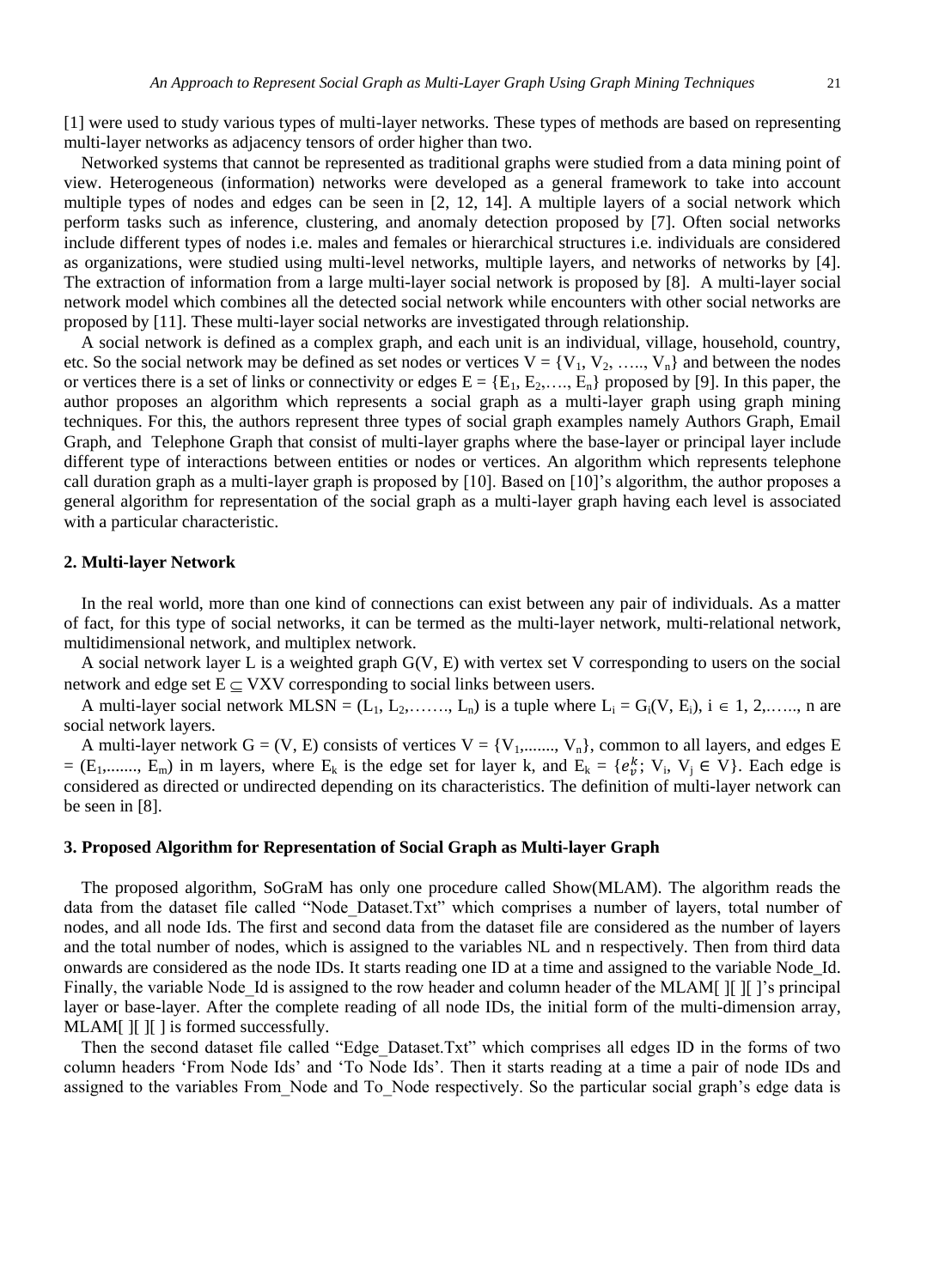assigned successfully on the first layer of the multi-dimension array, MLAM[ ][ ][ ]. Hence it is the indication of the formation of the principal layer or base-layer of the social graph. By using the multi-dimension array, MLAM[ ][ ][ ] which has a principal layer at the topmost layer, the required number of layers i.e. (NL-1) numbers are formed starting from 2nd layer to (NL-1) layer based on the criteria. So finally, the multidimension array, MLAM[ ][ ][ ] with all layers assigned with the proper edge values i.e. either 1s or 0s.

Finally, the procedure Show(MLAM) passes the multi-dimension array, MLAM[ I[ ][ ] and displays the multi-dimension array, Matrix with a number of layers, b numbers of rows, and c numbers of columns respectively.

```
i. Algorithm SoGraM( )
```

```
n: Number of nodes in the social graph.
NL: Number of layers.
MLAM[NL][n+1][n+1]: Multi-dimension adjacency matrix to store the social graphs multi-layers edge data.
Node_Dataset.Txt: Text files to contain number of layers, total number of nodes, and node Ids.
Edge_Dataset.Txt: Text files to contain 'From Node Ids' and 'To Node Ids' where the actual edge is present.
{ 
// creation of adjacency matrix of social graph
  open("Node_Dataset.Txt"); 
  read(NL, n); // to read number of layers and number of nodes
 for i:=2 to (n+1) do
 { 
    Read(Node_Id); // to read node ID
    MLAM[1][i]:=MLAM[i][1]:=Node_Id;
 }
  close("Node_Dataset.Txt");
   open("Edge_Dataset.Txt");
   while(Not EOF())
   {
   read(From Node, To Node); // to read 'from node id' and 'to node id'
   for i:=2 to (n+1) do {
     if(MLAM[1][i][1]=From_Node) then break; // to detect the row node id }
   for j:=2 to (n+1) do {
     if(MLAM[1][1][j]=To_Node) then break; // to detect the column node id }
  MLAM[1][i][i]:=1; // to assign edge value 1 at i<sup>th</sup> row and i<sup>th</sup> column in MLAM[1][][]
   }
  close("Edge_Dataset.Txt");
  // creation of 2<sup>nd</sup> layer to NL layers
  for i:=2 to NL do
  {
   for i:=1 to n do
     for k:=1 to n do 
    \left\{ \right.if(Criteria of i<sup>th</sup> layer on MLAM[1][j][k] is TRUE) then
            MLAM[i][j][k]:=MLAM[1][j][k]; }
   }
Show(MLAM);
}
```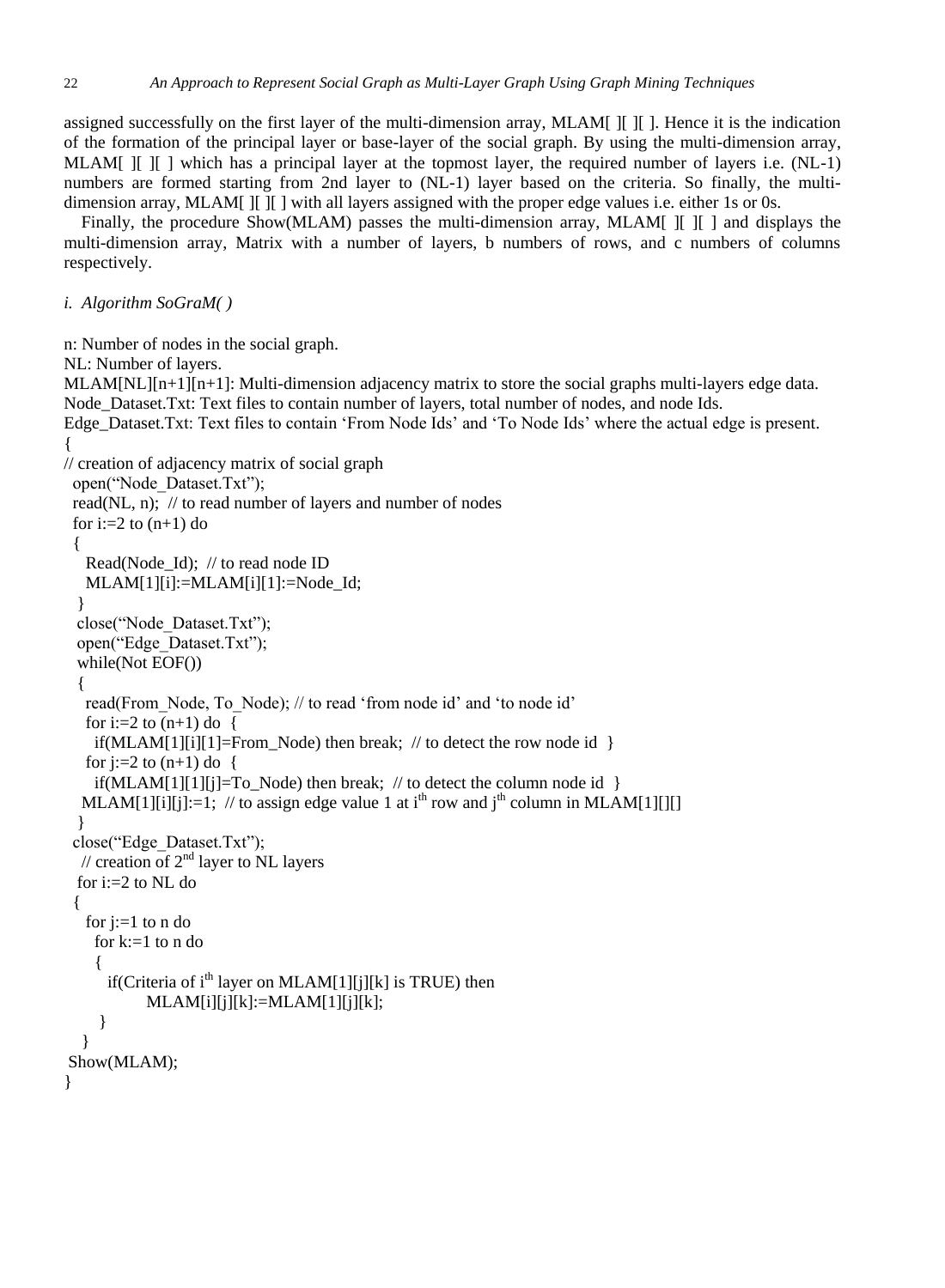*ii. Procedure to Display Multi-layer Graphs Adjacency Matrix*

```
Procedure Show(Matrix[a][b][c])
a: Number of Layers.
b: Number of Rows.
c: Number of Columns.
{
  for i:=1 to a do
   { 
    display("Layer-", i);
     for i:=1 to b do \{for k:=1 to c do {
        display(Matrix[i][j][k]); \} }
    }
}
```
#### **4. Examples of Proposed Algorithm**

The author has considered three social graphs namely Author Graph, Email Graph, and Telephone Graph to represent as multi-layer graphs. For Author Graph, the total numbers of author nodes are 22 having with node id ranging from 1 to 22. It is to represent with three numbers of layers having considered the  $1<sup>st</sup>$  layer as the base-layer (Layer-1) followed by two layers namely Layer-2 and Layer-3 respectively. The second social graph example is the Email Graph. This graph has total numbers of email ids are 22 having with node id ranging from 1 to 22. The author is to represent the email graph with four numbers of layers having considered the  $1<sup>st</sup>$  layer as the base-layer (Layer-1) followed by three layers namely Layer-2, Layer-3, and Layer-4 respectively. Finally, the author is to represent Telephone Graph as a multi-layer graph having with 22 telephone node ids ranging from 11 to 17, 22 to 27, and 33 to 38 respectively. In node id, 1 represents service provider 1, 2 represents service provider 2, and 3 represents service provider 3 respectively. This graph is to represent with five numbers of layers having considered Layer-1 is the base-layer and followed by four numbers of layers namely Layer-2, Layer-3, Layer-4, and Layer-5 respectively.

## *i. Representation of Author Graph as Multi-layer Graph*

The author has considered the first example as Author Graph is a social graph example which has twentytwo number of author nodes ranging from 1 to 22. This authors graph is a directed graph since there is a kind of participation of authors in the publication of a paper and depicted in "Fig. 1". The actual author graph is represented on the 1<sup>st</sup> layer is the principal or base-layer. Then the required two numbers of subsequent layers are to be generated from base-layer based on some criteria. The  $2<sup>nd</sup>$  layer is generated where the criteria is a publication of paper jointly. So a sub-graph is generated on the  $2<sup>nd</sup>$  layer which is considered as a joint-authors publication sub-graph. To detect those authors joint participation in the publication of a paper is the bidirectional edge between the nodes in the base or 1st layer's graph and such detected nodes edges are shown in the 2nd layer as a sub-graph. Similarly, the 3rd layer is generated where the criteria are the publication of paper as the first author. So a sub-graph is generated on the  $3^{rd}$  layer is the publication of paper as the first author. To detect those nodes in the 1<sup>st</sup> layer graph, the node has no out-degree but only an in-degree and such detected nodes edges are shown in the  $3^{rd}$  layer as a sub-graph. So in the  $3^{rd}$  layer's sub-graph, the black filled nodes 6, 8, 18, and 22 are considered as the first author of the publication of a paper.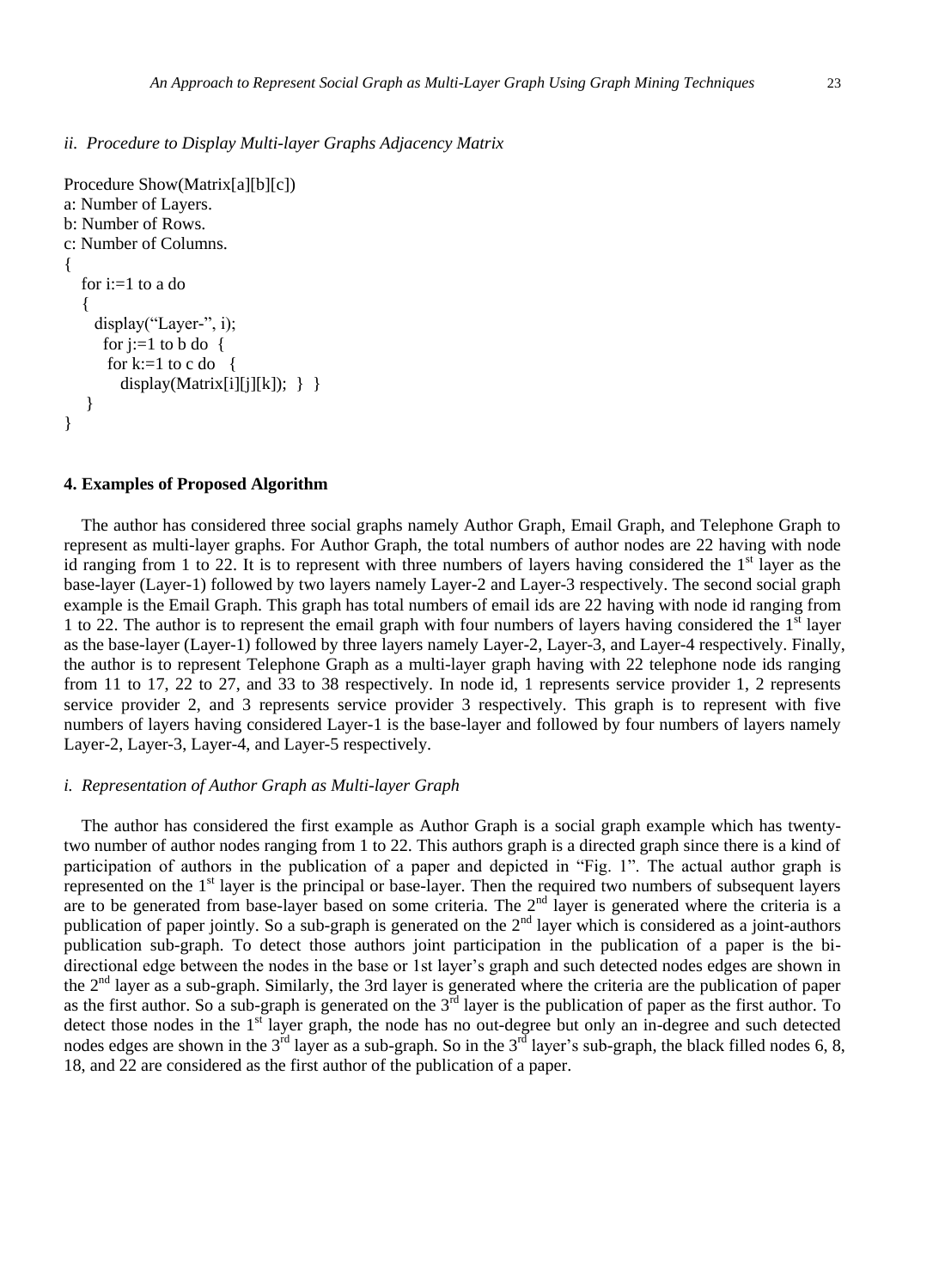

Fig.1. Author Multi-layer Graph

# *ii. Representation of Email Graph as Multi-layer Graph*

The author has considered the second example as Email Graph is one of the social graph examples. It has twenty-two numbers of email nodes ranging from 1 to 22. This email graph is also a directed graph since there is a kind of participation of email users in the sending of emails for a period of time and depicted in "Fig. 2". The actual email graph is represented on the 1st layer is considered as the principal or base-layer. Then the required three numbers of subsequent layers are to be generated from base-layer based on some criteria which are suited for the email graph. The  $2<sup>nd</sup>$  layer is generated where the criteria are the mutual communication between the email users. So a sub-graph is generated on the 2<sup>nd</sup> layer which is considered as mutual communicator sub-graph. To detect those email nodes from the base or 1<sup>st</sup> layer email graph, there must be a bi-directional edge between the email nodes and such email nodes edges are shown in the 2<sup>nd</sup> layer as a subgraph. Similarly, the 3rd layer is generated where the criteria is a one-way communication between the email users. So a sub-graph is generated on the  $3<sup>rd</sup>$  layer which is considered as a one-way communicator between the emails nodes. To detect those email nodes from the base or  $1<sup>st</sup>$  layer email graph, there must be the only unidirectional edge which is pointing away to other email nodes i.e. the email node is having only out-degree and such nodes edges are shown in the  $3<sup>rd</sup>$  layer as a sub-graph. Then the  $4<sup>th</sup>$  and final layer is generated where the criteria are the no communication is sent from the email nodes among other email nodes in the email graph. So a sub-graph is generated on the  $4<sup>th</sup>$  layer which is considered as dead-communicator sub-graph. To detect those email nodes from the base or  $1<sup>st</sup>$  layer email graph, there must be only edges pointing to the email node from other email nodes i.e. the email node has no out-degree and such nodes edges are shown in the 4<sup>th</sup> layer as sub-graph. However, the nodes with only in-degree but no out-degree are considered as dead communicators for a period of time. In "Fig. 2", the black filled nodes 8, 17, and 22 are considered as the dead communicators.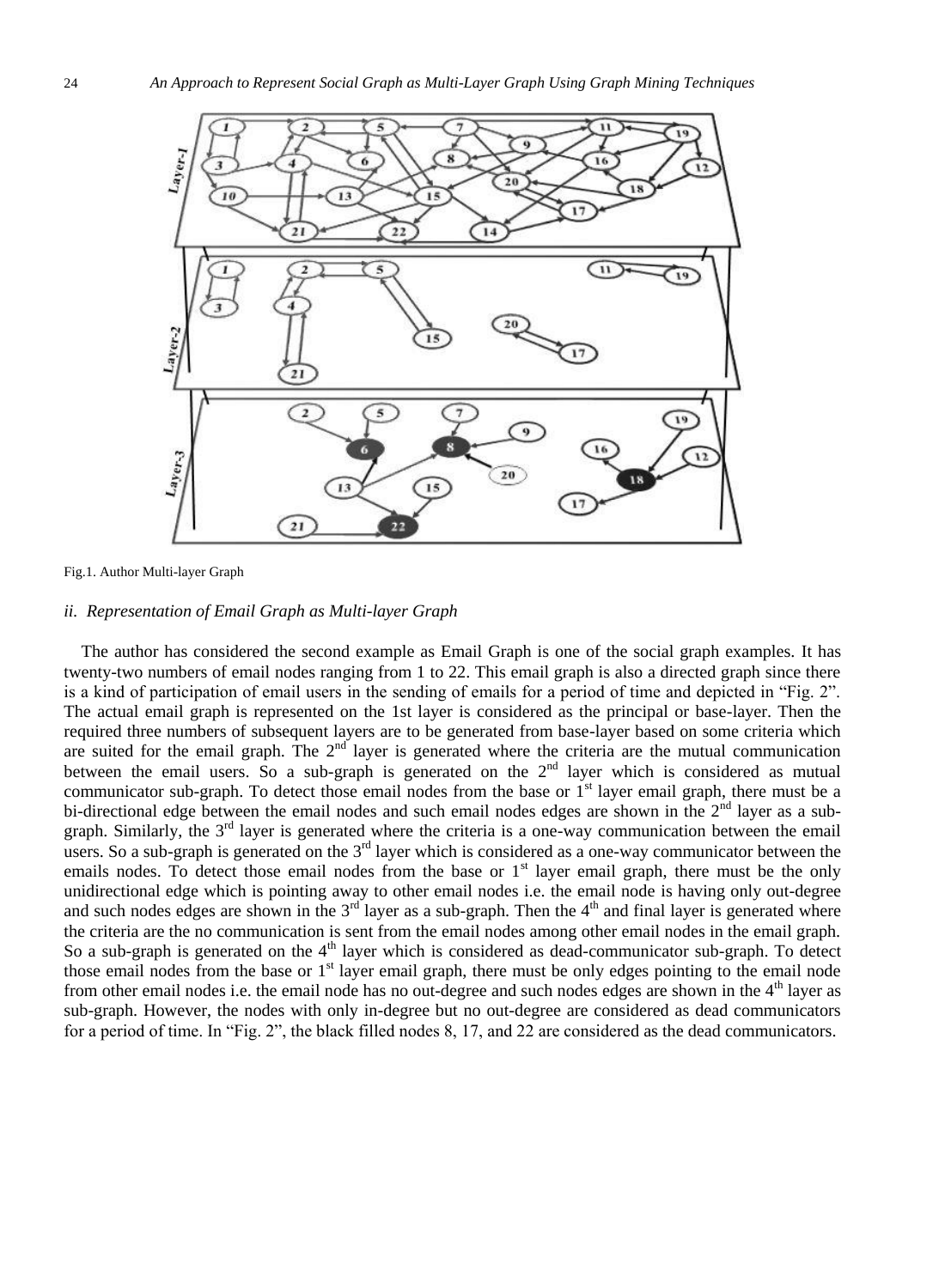

Fig.2. Email Multi-layer Graph



Fig.3. Telephone Multi-layer Graph

# *iii. Representation of Telephone Graph as Multi-layer Graph*

The third example of the social graph is the Telephone Graph. It consists of twenty-two numbers of telephone number nodes ranging from 11 to 17, 22 to 27, and 33 to 38 respectively. It is a directed graph and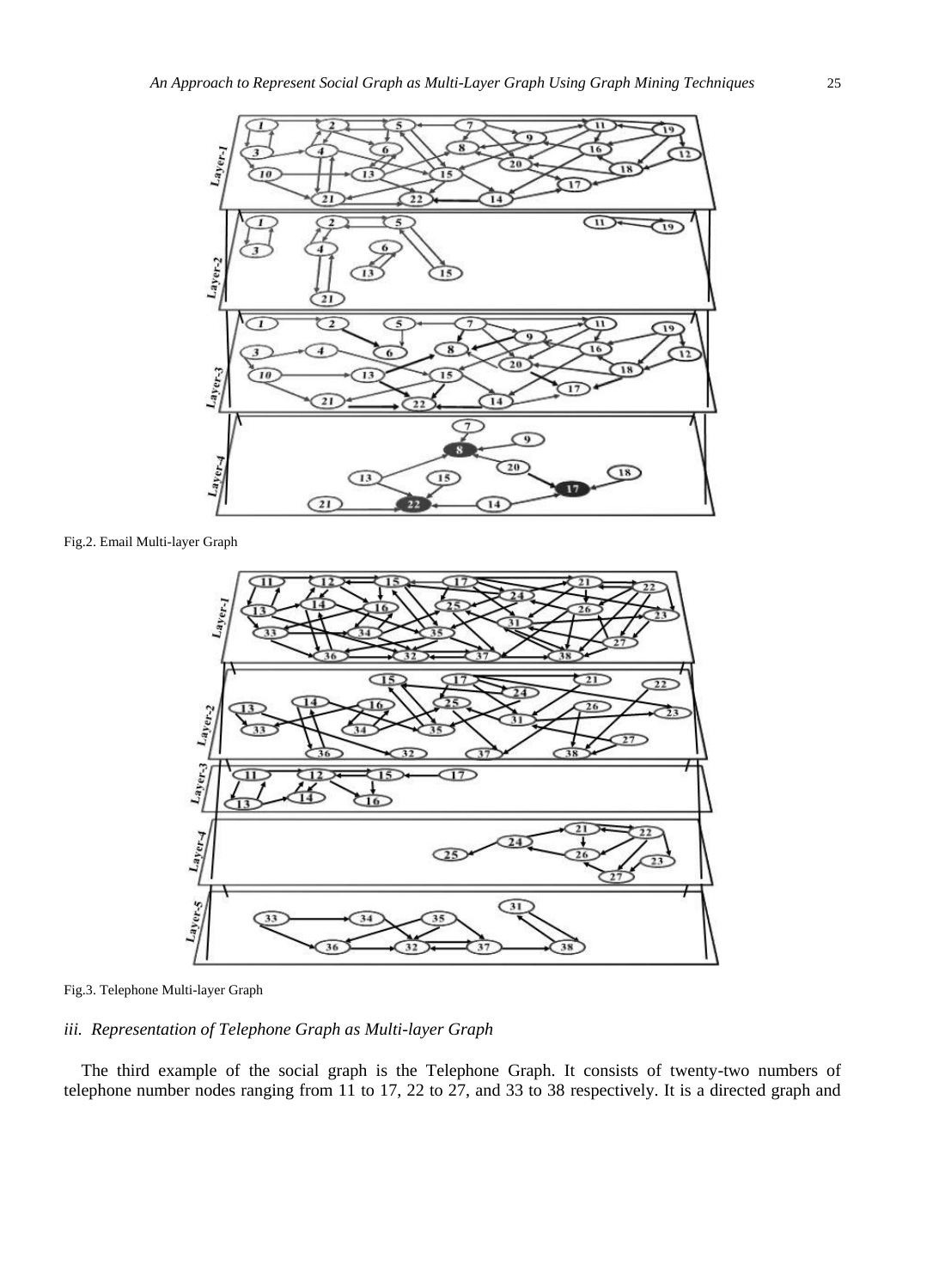the indication of directed edge is the participation of a telephone number node calling to other telephone number node in the telephone graph and depicted in "Fig. 3". The 1<sup>st</sup> digit of node ID refers to the service provider codes. Therefore, there are three service providers having service provider codes 1, 2, and 3 respectively. The actual telephone graph is represented on the 1<sup>st</sup> layer is considered as the principal or baselayer. The author needs to generate four numbers of layers based on some criteria. The 2<sup>nd</sup> layer is generated where the criteria are of dissimilar service provider's calling made by the telephone user in the telephone graph. So a sub-graph is generated on the 2<sup>nd</sup> layer where the calls are made between dissimilar service providers and the sub-graph is considered as dissimilar service provider's sub-graph. To detect those nodes from the base or principal layer telephone graph, there must be an edge between two nodes from different service providers and such telephone nodes edges are shown in the 2nd layer as a sub-graph. Then the  $3<sup>rd</sup>$ ,  $4<sup>th</sup>$ , and  $5<sup>th</sup>$  layers for generation of the same service provider's sub-graphs since the telephone graph have three types of service providers. Based on the criteria these service providers nodes are detected from the base or principal layer telephone graph and corresponding nodes are shown in the layers  $3<sup>rd</sup>$ ,  $4<sup>th</sup>$ , and  $5<sup>th</sup>$  respectively as sub-graphs. Therefore, these sub-graphs are considered as  $1<sup>st</sup>$  service provider sub-graph,  $2<sup>nd</sup>$  service provider graph, and  $3<sup>rd</sup>$ service provider graph respectively.

## **5. Experimental results**

The author has considered three examples of social graphs namely Author Graph, Email Graph, and Telephone Graph. To implement the algorithm for the above three graphs, the author has created three sets of datasets namely {Anode.Txt, Aedge.Txt} for Author Graph, {Enode.Txt, Eedge.Txt} for Email Graph, and {Tnode.Txt, Tedge.Txt} for Telephone Graph respectively.





#### *i. Example-1*

The Author Multi-Layer graph has twenty-two numbers of author nodes and three layers of graphs based on their characteristics depicted in "Fig. 1". To run the proposed algorithm, the author has created two datasets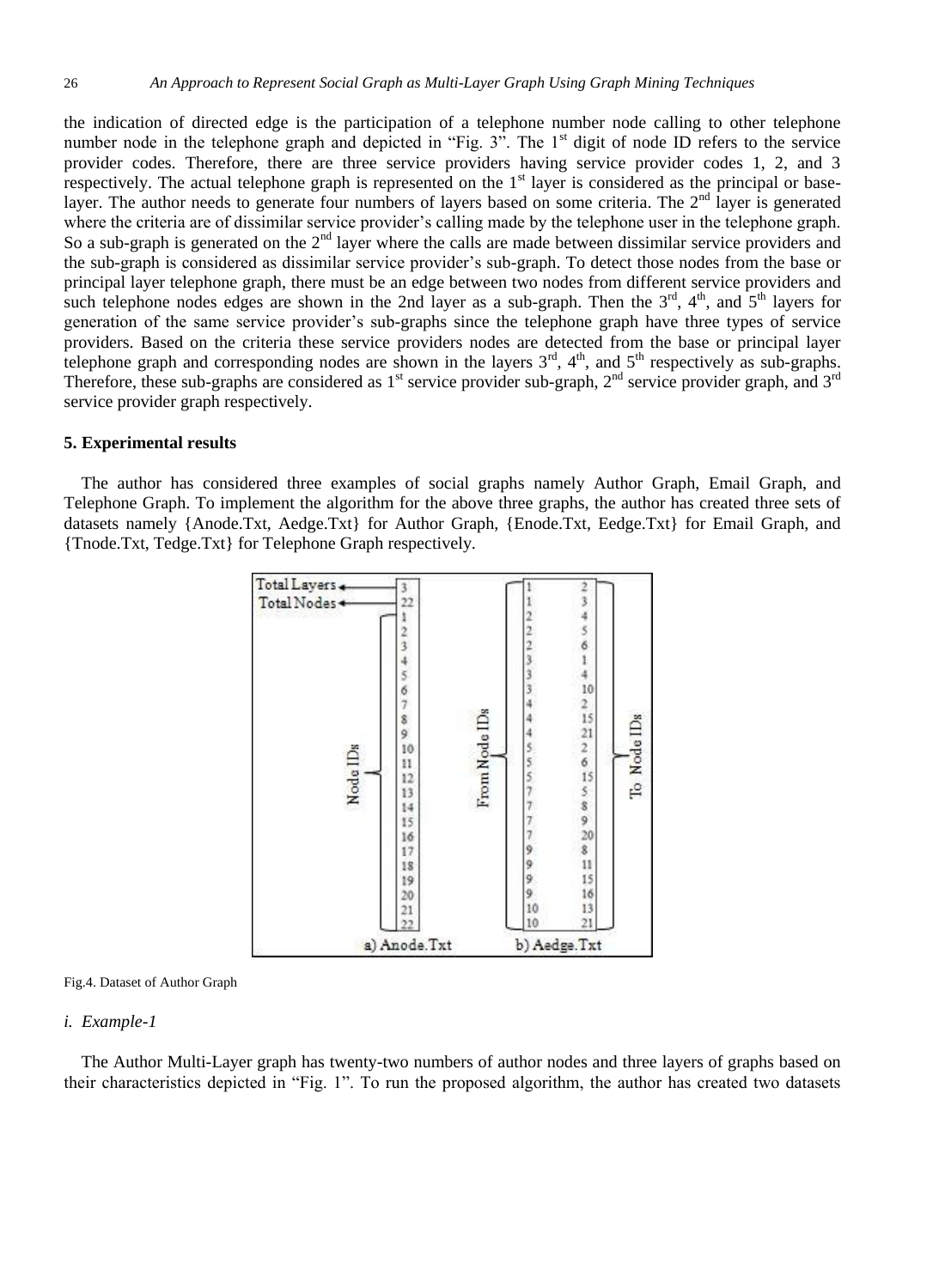namely "Anode.Txt" and "Aedge.Txt" depicted in "Fig. 4". The 1<sup>st</sup> dataset "Anode.Txt" consists of the total number of layers, the total number of nodes, and the twenty-two numbers of node IDs. The 2nd dataset "Aedge.Txt" contains a pair of nodes "From Node IDs" and "To Node IDs" where the actual edge is present in the graph. The dataset files "Anode.Txt" and "Aedge.Txt" are replaced with "Node\_Dataset.Txt" and "Edge\_Dataset.Txt" in the algorithm for representation of Authors Graph as multi-layer graph with three layers based on its characteristics. To represent Authors Graph as a multi-layer graph in memory, the author has considered a multi-dimension array MLAM[3][22][22], with three numbers of layers. Here each layer is considered as adjacency matrix having order 22X22.

Upon inputting the datasets "Anode.Txt" and "Aedge.Txt" to the algorithm depicted in "Fig. 5", it has successfully created three layers.

The  $1<sup>st</sup>$  layer depicted in "Fig. 6" is considered as base-layer or principal layer. The subsequent two layers are formed depending on its criteria.

The  $2<sup>nd</sup>$  layer is formed based on the criteria of detection of author nodes having the joint-authors publication of paper i.e. between a pair of author node there must be a bi-directional edge. Such author node pairs are detected from the  $1<sup>st</sup>$  layer adjacency matrix and assign a value 1 in the  $2<sup>nd</sup>$  layer's corresponding nodes of the adjacency matrix. Here the author node pairs are  $\{(1, 3), (3, 1)\}, \{(2, 4), (4, 2)\}, \{(2, 5), (5, 2)\}, \{(4, 21), (21, 1)\}$ 4)}, {(5, 15), (15, 5)}, {(11, 19), (19, 11)}, and {(17, 20), (20, 17)} which has bi-directions with assignments of 1s and depicted in "Fig. 1 (Layer-2)" and "Fig. 7" respectively.

|  |  | [Enter Authors Graph Dataset Files] |  |                                                   |
|--|--|-------------------------------------|--|---------------------------------------------------|
|  |  |                                     |  | Enter Name of Node Dataset File Name : Anode.Txt  |
|  |  |                                     |  | Enter Name of Edge Dataset File Name : Aedge. Txt |

Fig.5. Dataset input of Authors Graph

| 5<br>14 15 16 17 18 19 20 21 22<br>з<br>7<br>8<br>11 12 13<br>z<br>4<br>6<br>9<br>10<br>1<br>1<br>$\Theta$<br>$\Theta$<br>$\Theta$<br>1<br>1<br>1<br>$\Theta$<br>0<br>0<br>Θ<br>0<br>$\Theta$<br>0<br>0<br>$\Theta$<br>0<br>$\Theta$<br>$\Theta$<br>0<br>Θ<br>0<br>Θ<br>2<br>Θ<br>Θ<br>Θ<br>1<br>1<br>1<br>Θ<br>Θ<br>Θ<br>Θ<br>Θ<br>Θ<br>Θ<br>Θ<br>Θ<br>Θ<br>Θ<br>Θ<br>Θ<br>Θ<br>Θ<br>з<br>1<br>$\Theta$<br>$\Theta$<br>$\Theta$<br>0<br>Θ<br>Θ<br>1<br>Θ<br>Θ<br>1<br>Θ<br>Θ<br>0<br>Θ<br>Θ<br>Θ<br>Θ<br>Θ<br>Θ<br>Θ<br>4<br>Θ<br>1<br>Θ<br>Θ<br>Θ<br>Θ<br>Θ<br>Θ<br>Θ<br>1<br>0<br>Θ<br>Θ<br>Θ<br>Θ<br>Θ<br>Θ<br>1<br>Θ<br>Θ<br>Θ<br>5<br>$\Theta$<br>0<br>$\Theta$<br>1<br>0<br>Θ<br>1<br>0<br>Θ<br>0<br>Θ<br>$\Theta$<br>Θ<br>0<br>0<br>1<br>0<br>Θ<br>0<br>0<br>Θ<br>Θ<br>Θ<br>Θ<br>Θ<br>Θ<br>Θ<br>6<br>Θ<br>Θ<br>Θ<br>Θ<br>Θ<br>Θ<br>Θ<br>Θ<br>Θ<br>Θ<br>Θ<br>Θ<br>Θ<br>Θ<br>Θ<br>7<br>$\Theta$<br>Θ<br>Θ<br>1<br>$\Theta$<br>$\Theta$<br>1<br>1<br>$\Theta$<br>Θ<br>0<br>0<br>0<br>0<br>0<br>0<br>0<br>Θ<br>Θ<br>1<br>0<br>8<br>Θ<br>0<br>Θ<br>Θ<br>Θ<br>Θ<br>Θ<br>Θ<br>Θ<br>Θ<br>0<br>Θ<br>0<br>Θ<br>0<br>Θ<br>Θ<br>Θ<br>Θ<br>0<br>Θ<br>9<br>1<br>0<br>1<br>0<br>Θ<br>Θ<br>Θ<br>Θ<br>Θ<br>Θ<br>Θ<br>Θ<br>Θ<br>Θ<br>1<br>1<br>Θ<br>Θ<br>Θ<br>Θ<br>Θ<br>10<br>0<br>Θ<br>Θ<br>Θ<br>$\Theta$<br>Θ<br>Θ<br>Θ<br>Θ<br>0<br>Θ<br>1<br>0<br>Θ<br>0<br>Θ<br>Θ<br>1<br>Θ<br>0<br>0<br>$\Theta$<br>11<br>Θ<br>Θ<br>0<br>Θ<br>$\Theta$<br>Θ<br>Θ<br>0<br>Θ<br>$\Theta$<br>Θ<br>0<br>$\Theta$<br>0<br>$\mathbf{1}$<br>$\Theta$<br>0<br>1<br>1<br>0<br>12<br>Θ<br>Θ<br>Θ<br>Θ<br>Θ<br>1<br>Θ<br>Θ<br>Θ<br>Θ<br>Θ<br>Θ<br>Θ<br>Θ<br>Θ<br>Θ<br>Θ<br>Θ<br>Θ<br>Θ<br>Θ<br>13<br>$\Theta$<br>$\mathbf{1}$<br>0<br>1<br>0<br>Θ<br>0<br>0<br>Θ<br>Θ<br>Θ<br>0<br>Θ<br>Θ<br>Θ<br>Θ<br>Θ<br>Θ<br>0<br>Θ<br>Θ<br>14<br>Θ<br>Θ<br>Θ<br>Θ<br>Θ<br>$\Theta$<br>Θ<br>Θ<br>Θ<br>Θ<br>0<br>Θ<br>Θ<br>0<br>Θ<br>0<br>Θ<br>Θ<br>Θ<br>Θ<br>Θ<br>15<br>1<br>$\Theta$<br>Θ<br>Θ<br>0<br>1<br>$\boldsymbol{\Theta}$<br>0<br>0<br>$\Theta$<br>$\Theta$<br>$\Theta$<br>Θ<br>0<br>0<br>0<br>$\Theta$<br>0<br>0<br>1<br>Θ<br>$\Theta$<br>1<br>16<br>Θ<br>Θ<br>Θ<br>Θ<br>Θ<br>Θ<br>Θ<br>Θ<br>Θ<br>Θ<br>Θ<br>Θ<br>1<br>Θ<br>Θ<br>Θ<br>Θ<br>Θ<br>Θ | Θ<br>Θ<br>Θ<br>Θ<br>Θ |
|-----------------------------------------------------------------------------------------------------------------------------------------------------------------------------------------------------------------------------------------------------------------------------------------------------------------------------------------------------------------------------------------------------------------------------------------------------------------------------------------------------------------------------------------------------------------------------------------------------------------------------------------------------------------------------------------------------------------------------------------------------------------------------------------------------------------------------------------------------------------------------------------------------------------------------------------------------------------------------------------------------------------------------------------------------------------------------------------------------------------------------------------------------------------------------------------------------------------------------------------------------------------------------------------------------------------------------------------------------------------------------------------------------------------------------------------------------------------------------------------------------------------------------------------------------------------------------------------------------------------------------------------------------------------------------------------------------------------------------------------------------------------------------------------------------------------------------------------------------------------------------------------------------------------------------------------------------------------------------------------------------------------------------------------------------------------------------------------------------------------------------------------------------------------------------------------------------------------|-----------------------|
|                                                                                                                                                                                                                                                                                                                                                                                                                                                                                                                                                                                                                                                                                                                                                                                                                                                                                                                                                                                                                                                                                                                                                                                                                                                                                                                                                                                                                                                                                                                                                                                                                                                                                                                                                                                                                                                                                                                                                                                                                                                                                                                                                                                                                 |                       |
|                                                                                                                                                                                                                                                                                                                                                                                                                                                                                                                                                                                                                                                                                                                                                                                                                                                                                                                                                                                                                                                                                                                                                                                                                                                                                                                                                                                                                                                                                                                                                                                                                                                                                                                                                                                                                                                                                                                                                                                                                                                                                                                                                                                                                 |                       |
|                                                                                                                                                                                                                                                                                                                                                                                                                                                                                                                                                                                                                                                                                                                                                                                                                                                                                                                                                                                                                                                                                                                                                                                                                                                                                                                                                                                                                                                                                                                                                                                                                                                                                                                                                                                                                                                                                                                                                                                                                                                                                                                                                                                                                 |                       |
|                                                                                                                                                                                                                                                                                                                                                                                                                                                                                                                                                                                                                                                                                                                                                                                                                                                                                                                                                                                                                                                                                                                                                                                                                                                                                                                                                                                                                                                                                                                                                                                                                                                                                                                                                                                                                                                                                                                                                                                                                                                                                                                                                                                                                 |                       |
|                                                                                                                                                                                                                                                                                                                                                                                                                                                                                                                                                                                                                                                                                                                                                                                                                                                                                                                                                                                                                                                                                                                                                                                                                                                                                                                                                                                                                                                                                                                                                                                                                                                                                                                                                                                                                                                                                                                                                                                                                                                                                                                                                                                                                 |                       |
|                                                                                                                                                                                                                                                                                                                                                                                                                                                                                                                                                                                                                                                                                                                                                                                                                                                                                                                                                                                                                                                                                                                                                                                                                                                                                                                                                                                                                                                                                                                                                                                                                                                                                                                                                                                                                                                                                                                                                                                                                                                                                                                                                                                                                 |                       |
|                                                                                                                                                                                                                                                                                                                                                                                                                                                                                                                                                                                                                                                                                                                                                                                                                                                                                                                                                                                                                                                                                                                                                                                                                                                                                                                                                                                                                                                                                                                                                                                                                                                                                                                                                                                                                                                                                                                                                                                                                                                                                                                                                                                                                 | Θ                     |
|                                                                                                                                                                                                                                                                                                                                                                                                                                                                                                                                                                                                                                                                                                                                                                                                                                                                                                                                                                                                                                                                                                                                                                                                                                                                                                                                                                                                                                                                                                                                                                                                                                                                                                                                                                                                                                                                                                                                                                                                                                                                                                                                                                                                                 | Θ                     |
|                                                                                                                                                                                                                                                                                                                                                                                                                                                                                                                                                                                                                                                                                                                                                                                                                                                                                                                                                                                                                                                                                                                                                                                                                                                                                                                                                                                                                                                                                                                                                                                                                                                                                                                                                                                                                                                                                                                                                                                                                                                                                                                                                                                                                 | Θ                     |
|                                                                                                                                                                                                                                                                                                                                                                                                                                                                                                                                                                                                                                                                                                                                                                                                                                                                                                                                                                                                                                                                                                                                                                                                                                                                                                                                                                                                                                                                                                                                                                                                                                                                                                                                                                                                                                                                                                                                                                                                                                                                                                                                                                                                                 | Θ                     |
|                                                                                                                                                                                                                                                                                                                                                                                                                                                                                                                                                                                                                                                                                                                                                                                                                                                                                                                                                                                                                                                                                                                                                                                                                                                                                                                                                                                                                                                                                                                                                                                                                                                                                                                                                                                                                                                                                                                                                                                                                                                                                                                                                                                                                 | Θ                     |
|                                                                                                                                                                                                                                                                                                                                                                                                                                                                                                                                                                                                                                                                                                                                                                                                                                                                                                                                                                                                                                                                                                                                                                                                                                                                                                                                                                                                                                                                                                                                                                                                                                                                                                                                                                                                                                                                                                                                                                                                                                                                                                                                                                                                                 | Θ                     |
|                                                                                                                                                                                                                                                                                                                                                                                                                                                                                                                                                                                                                                                                                                                                                                                                                                                                                                                                                                                                                                                                                                                                                                                                                                                                                                                                                                                                                                                                                                                                                                                                                                                                                                                                                                                                                                                                                                                                                                                                                                                                                                                                                                                                                 | Θ                     |
|                                                                                                                                                                                                                                                                                                                                                                                                                                                                                                                                                                                                                                                                                                                                                                                                                                                                                                                                                                                                                                                                                                                                                                                                                                                                                                                                                                                                                                                                                                                                                                                                                                                                                                                                                                                                                                                                                                                                                                                                                                                                                                                                                                                                                 | 1                     |
|                                                                                                                                                                                                                                                                                                                                                                                                                                                                                                                                                                                                                                                                                                                                                                                                                                                                                                                                                                                                                                                                                                                                                                                                                                                                                                                                                                                                                                                                                                                                                                                                                                                                                                                                                                                                                                                                                                                                                                                                                                                                                                                                                                                                                 | 0                     |
|                                                                                                                                                                                                                                                                                                                                                                                                                                                                                                                                                                                                                                                                                                                                                                                                                                                                                                                                                                                                                                                                                                                                                                                                                                                                                                                                                                                                                                                                                                                                                                                                                                                                                                                                                                                                                                                                                                                                                                                                                                                                                                                                                                                                                 | 1                     |
|                                                                                                                                                                                                                                                                                                                                                                                                                                                                                                                                                                                                                                                                                                                                                                                                                                                                                                                                                                                                                                                                                                                                                                                                                                                                                                                                                                                                                                                                                                                                                                                                                                                                                                                                                                                                                                                                                                                                                                                                                                                                                                                                                                                                                 | Θ                     |
| 17<br>$\Theta$<br>0<br>$\Theta$<br>Θ<br>$\Theta$<br>$\Theta$<br>$\Theta$<br>0<br>0<br>0<br>$\Theta$<br>$\Theta$<br>Θ<br>0<br>1<br>$\Theta$<br>1<br>1<br>Θ<br>Θ<br>Θ                                                                                                                                                                                                                                                                                                                                                                                                                                                                                                                                                                                                                                                                                                                                                                                                                                                                                                                                                                                                                                                                                                                                                                                                                                                                                                                                                                                                                                                                                                                                                                                                                                                                                                                                                                                                                                                                                                                                                                                                                                             | Θ                     |
| 18<br>0<br>Θ<br>Θ<br>Θ<br>$\Theta$<br>Θ<br>Θ<br>Θ<br>Θ<br>0<br>Θ<br>Θ<br>0<br>Θ<br>0<br>0<br>0<br>0<br>Θ<br>Θ<br>Θ                                                                                                                                                                                                                                                                                                                                                                                                                                                                                                                                                                                                                                                                                                                                                                                                                                                                                                                                                                                                                                                                                                                                                                                                                                                                                                                                                                                                                                                                                                                                                                                                                                                                                                                                                                                                                                                                                                                                                                                                                                                                                              | Θ                     |
| 19<br>$\Theta$<br>Θ<br>$\Theta$<br>0<br>0<br>1<br>1<br>$\Theta$<br>$\mathbf{1}$<br>$\Theta$<br>1<br>0<br>Θ<br>0<br>0<br>Θ<br>Θ<br>0<br>Θ<br>Θ<br>Θ                                                                                                                                                                                                                                                                                                                                                                                                                                                                                                                                                                                                                                                                                                                                                                                                                                                                                                                                                                                                                                                                                                                                                                                                                                                                                                                                                                                                                                                                                                                                                                                                                                                                                                                                                                                                                                                                                                                                                                                                                                                              | Θ                     |
| $\theta$<br>$\Theta$<br>$\theta$<br>$\Theta$<br>1<br>20<br>Θ<br>Θ<br>Θ<br>Θ<br>$\Theta$<br>Θ<br>1<br>Θ<br>Θ<br>0<br>Θ<br>0<br>Θ<br>0<br>Θ<br>Θ                                                                                                                                                                                                                                                                                                                                                                                                                                                                                                                                                                                                                                                                                                                                                                                                                                                                                                                                                                                                                                                                                                                                                                                                                                                                                                                                                                                                                                                                                                                                                                                                                                                                                                                                                                                                                                                                                                                                                                                                                                                                  | 0                     |
| 21<br>$\Theta$<br>Θ<br>$\Theta$<br>1<br>$\Theta$<br>$\Theta$<br>$\Theta$<br>0<br>Θ<br>0<br>$\Theta$<br>$\Theta$<br>0<br>0<br>$\Theta$<br>0<br>0<br>Θ<br>Θ<br>Θ<br>0                                                                                                                                                                                                                                                                                                                                                                                                                                                                                                                                                                                                                                                                                                                                                                                                                                                                                                                                                                                                                                                                                                                                                                                                                                                                                                                                                                                                                                                                                                                                                                                                                                                                                                                                                                                                                                                                                                                                                                                                                                             | 1                     |
| $\Theta$<br>22<br>Θ<br>Θ<br>Θ<br>Θ<br>Θ<br>Θ<br>Θ<br>Θ<br>Θ<br>Θ<br>Θ<br>Θ<br>Θ<br>Θ<br>Θ<br>Θ<br>Θ<br>Θ<br>Θ<br>Θ                                                                                                                                                                                                                                                                                                                                                                                                                                                                                                                                                                                                                                                                                                                                                                                                                                                                                                                                                                                                                                                                                                                                                                                                                                                                                                                                                                                                                                                                                                                                                                                                                                                                                                                                                                                                                                                                                                                                                                                                                                                                                              | Θ                     |
| Key To See The Next Layer<br>Any<br>Press                                                                                                                                                                                                                                                                                                                                                                                                                                                                                                                                                                                                                                                                                                                                                                                                                                                                                                                                                                                                                                                                                                                                                                                                                                                                                                                                                                                                                                                                                                                                                                                                                                                                                                                                                                                                                                                                                                                                                                                                                                                                                                                                                                       |                       |

Fig.6. Adjacency Matrix of Authors Graph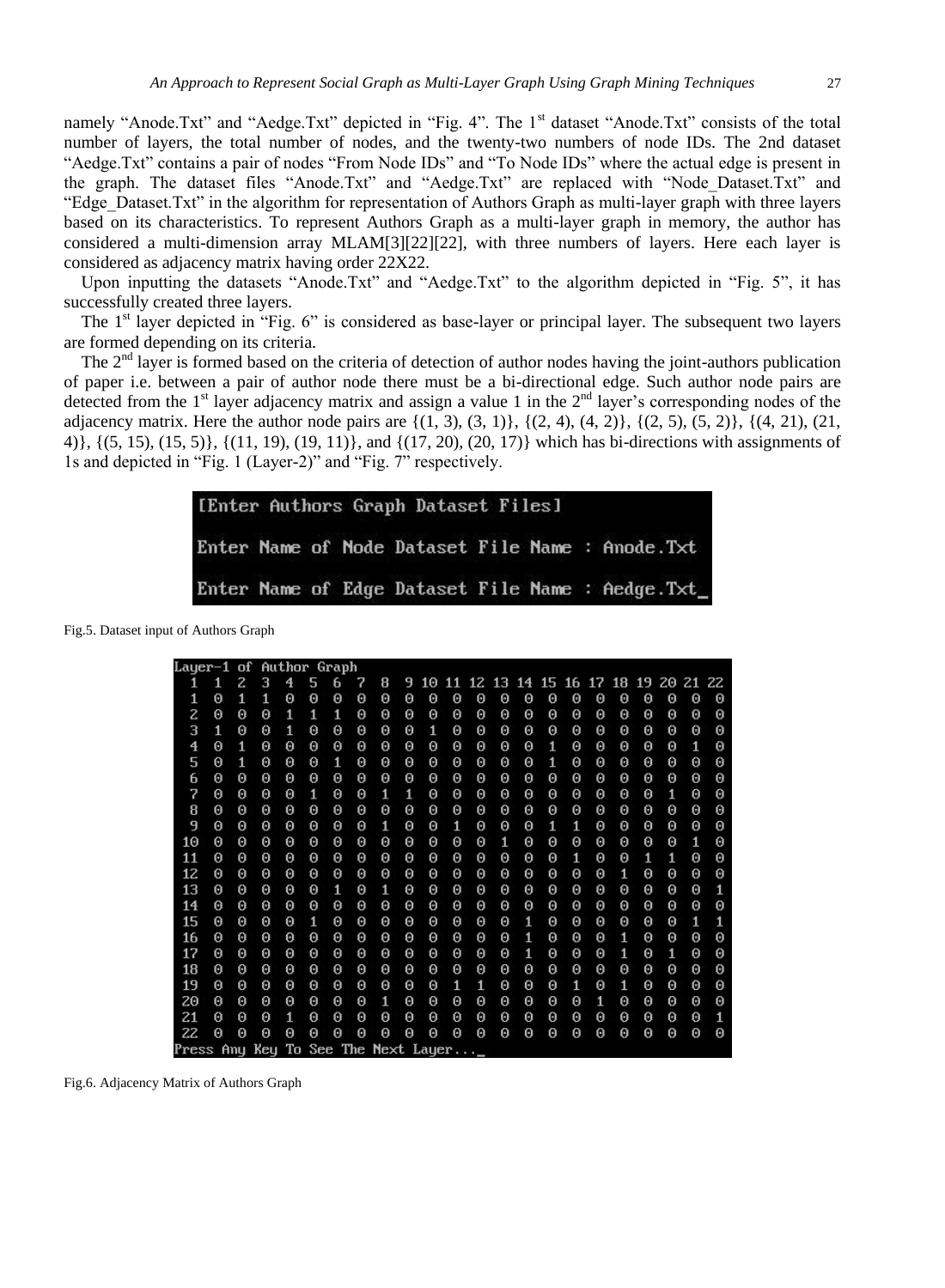|                                     | Layer-2 of Author Graph |   |   |   |   |   |                     |   |   |   |   |  |  |  |
|-------------------------------------|-------------------------|---|---|---|---|---|---------------------|---|---|---|---|--|--|--|
|                                     |                         |   |   |   |   |   |                     |   |   |   |   |  |  |  |
| 2                                   | 1                       | 2 | З | 4 |   |   | 5 11 15 17 19 20 21 |   |   |   |   |  |  |  |
| 1                                   | 0                       | 0 | 1 | 0 | 0 | 0 | 0                   | 0 | 0 | 0 | 0 |  |  |  |
| 2                                   | 0                       | 0 | 0 | 1 | 1 | Θ | 0                   | 0 | Θ | Θ | Θ |  |  |  |
| З                                   | 1                       | Θ | 0 | Θ | 0 | 0 | 0                   | 0 | 0 | 0 | 0 |  |  |  |
| 4                                   | 0                       | 1 | Θ | Θ | 0 | Θ | 0                   | Θ | Θ | 0 | 1 |  |  |  |
| 5                                   | 0                       | 1 | Θ | 0 | 0 | Θ | 1                   | 0 | 0 | 0 | 0 |  |  |  |
| 11                                  | 0                       | Θ | Θ | Θ | 0 | 0 | 0                   | 0 | 1 | 0 | 0 |  |  |  |
| 15                                  | 0                       | Θ | Θ | Θ | 1 | Θ | 0                   | Θ | Θ | 0 | Θ |  |  |  |
| 17                                  | 0                       | Θ | Θ | Θ | Θ | Θ | 0                   | Θ | Θ | 1 | 0 |  |  |  |
| 19                                  | 0                       | Θ | Θ | 0 | 0 | 1 | 0                   | 0 | 0 | 0 | 0 |  |  |  |
| 20                                  | 0                       | Θ | 0 | Θ | 0 | 0 | 0                   | 1 | 0 | 0 | 0 |  |  |  |
| 21                                  | 0                       | Θ | Θ | 1 | 0 | 0 | 0                   | 0 | 0 | 0 | 0 |  |  |  |
| Press Any Key To See The Next Layer |                         |   |   |   |   |   |                     |   |   |   |   |  |  |  |

Fig.7. Adjacency Matrix of Multiple Authors' Publication of Papers Sub-graph

| Layer-3 |   |   |    |    | of Author Graph |
|---------|---|---|----|----|-----------------|
| З       | 6 | 8 | 14 | 18 | -22             |
| 2       | 1 | 0 | 0  | 0  | 0               |
| 5       | 1 | Θ | 0  | 0  | Θ               |
| 7       | 0 | 1 | 0  | 0  | Θ               |
| 9       | Θ | 1 | Θ  | Θ  | Θ               |
| 12      | 0 | 0 | Θ  | 1  | Θ               |
| 13      | 1 | 1 | 0  | Θ  | 1               |
| 15      | 0 | 0 | 1  | Θ  | 1               |
| 16      | Θ | 0 | 1  | 1  | Θ               |
| 17      | 0 | 0 | 1  | 1  | Θ               |
| 19      | 0 | 0 | Θ  | 1  | Θ               |
| 20      | 0 | 1 | 0  | 0  | Θ               |
| 21      | 0 | 0 | Θ  | Θ  | 1               |

Fig.8. Adjacency Matrix of First Author Publication of Papers Sub-graph

Similarly, the 3<sup>rd</sup> layer is formed based on the criteria of detection of author node which is responsible as the first author for publication of papers. The author nodes having only in-degree but no out-degree are detected from the 1<sup>st</sup> layer adjacency matrix and assigned a value 1 to all the corresponding nodes in the 3rd layer adjacency matrix which is the indication of in-degrees. Here the author nodes with out-degree zero are 6, 8, 14, 18, and 22 depicted in "Fig. 1 (Layer-3)" and "Fig. 8" respectively.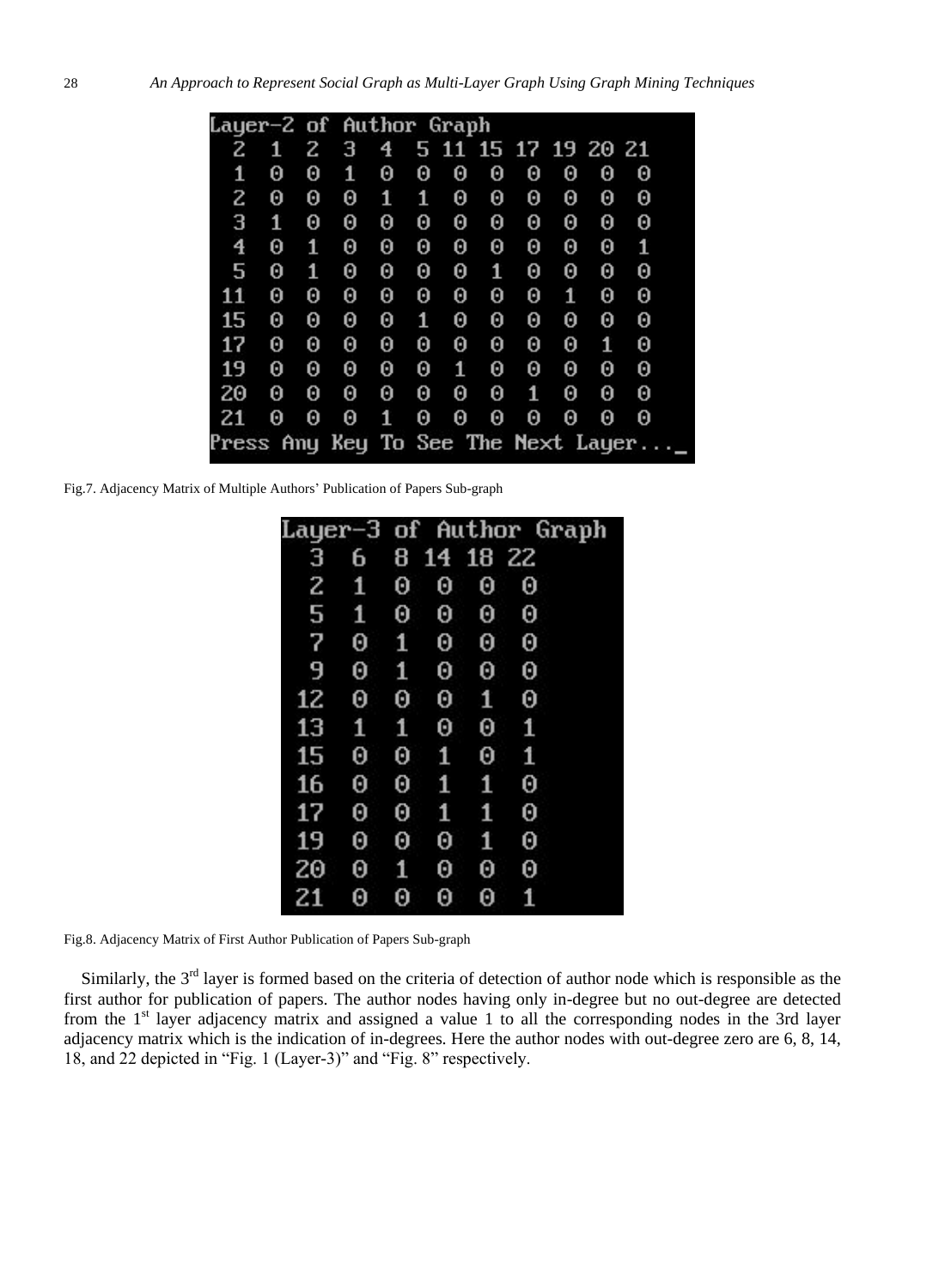# *ii. Example-2*

The Email Multi-Layer graph has twenty-two numbers of email nodes and four layers of graphs based on their characteristics depicted in "Fig. 2". To run the proposed algorithm, the author has created two datasets namely "Enode.Txt" and "Eedge.Txt" depicted in "Fig. 9". The 1<sup>st</sup> dataset "Enode.Txt" consists of the total number of layers, the total number of nodes, and the twenty-two numbers of node IDs. The 2<sup>nd</sup> dataset "Eedge.Txt" contains a pair of email nodes "From Node IDs" and "To Node IDs" where the actual edge is present in the graph.



Fig.9. Dataset of Email Graph

The dataset files "Enode.Txt" and "Eedge.Txt" are replaced with the "Node\_Dataset.Txt" and "Edge\_Dataset.Txt" in the algorithm for representation of Email Graph as a multi-layer graph with four layers based on its criteria.

To represent the Email Graph as a multi-layer graph in memory, the author has considered a multi-dimension array MLAM[4][22][22], with four numbers of layers and each layer, is considered as the adjacency matrix of order 22X22.

Upon inputting the datasets "Enode.Txt" and "Eedge.Txt" to the algorithm depicted in "Fig. 10", it has successfully created four layers and depicted in "Fig. 11", "Fig. 12", "Fig. 13", and "Fig. 14" respectively.

|  |  | [Enter Email Graph Dataset Files] |  |                                                  |
|--|--|-----------------------------------|--|--------------------------------------------------|
|  |  |                                   |  | Enter Name of Node Dataset File Name : Enode.Txt |
|  |  |                                   |  | Enter Name of Edge Dataset File Name : Eedge.Txt |

Fig.10. Dataset Input of Email Graph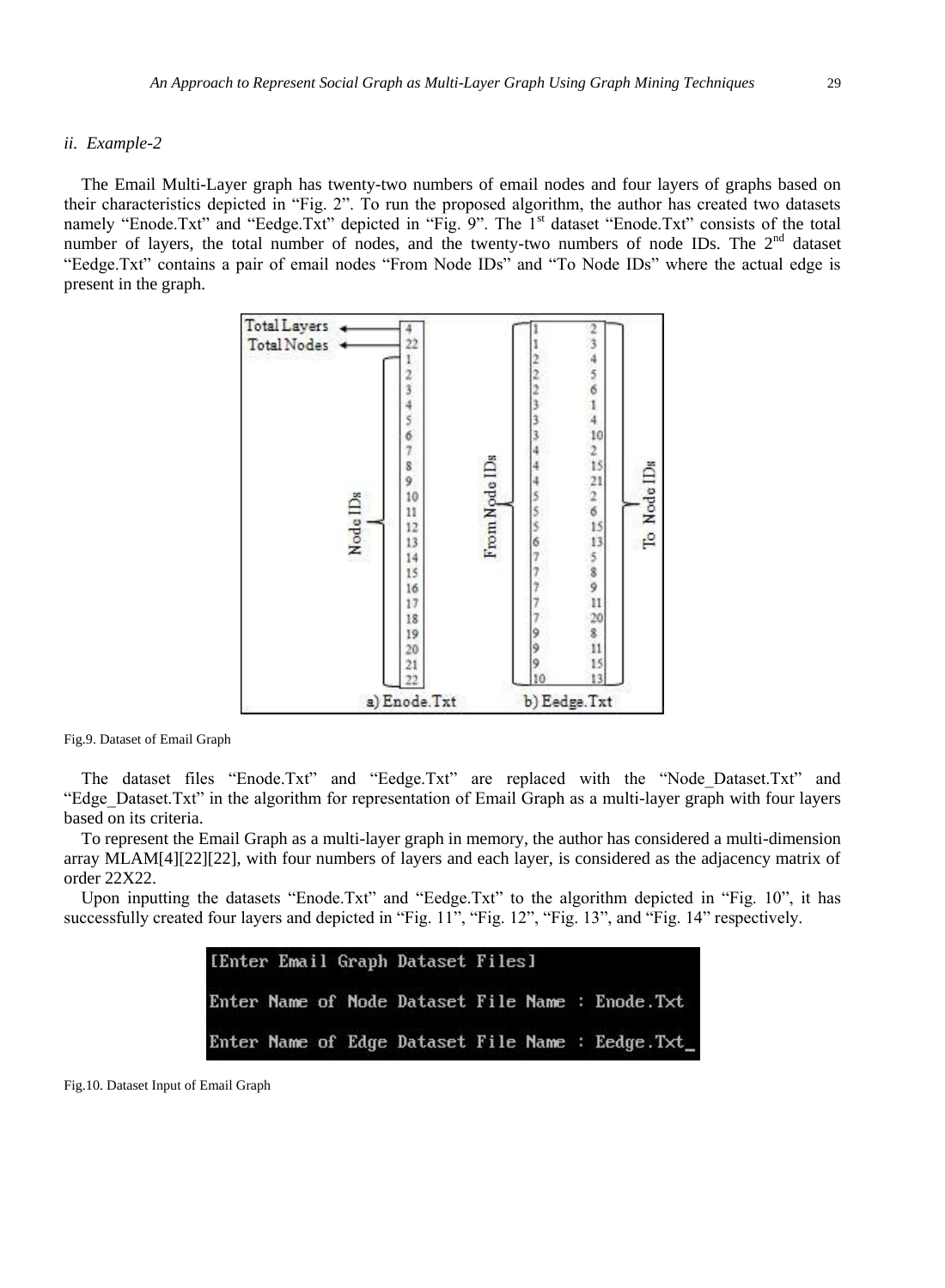| Layer-1                              |   | of | Email |   |   | Graph |   |   |                       |    |   |   |                                     |          |   |                       |   |   |          |   |   |   |
|--------------------------------------|---|----|-------|---|---|-------|---|---|-----------------------|----|---|---|-------------------------------------|----------|---|-----------------------|---|---|----------|---|---|---|
| 1                                    | 1 | z  | 3     | 4 | 5 | 6     | 7 | 8 | 9                     | 10 |   |   | 11 12 13 14 15 16 17 18 19 20 21 22 |          |   |                       |   |   |          |   |   |   |
| 1                                    | Θ | 1  | 1     | Θ | Θ | Θ     | Θ | Θ | Θ                     | Θ  | Θ | Θ | Θ                                   | $\Theta$ | Θ | 0                     | Θ | Θ | 0        | Θ | 0 | Θ |
| 2                                    | Θ | Θ  | 0     | 1 | 1 | 1     | Θ | Θ | $\boldsymbol{\Theta}$ | Θ  | Θ | Θ | Θ                                   | Θ        | Θ | $\Theta$              | Θ | Θ | $\Theta$ | Θ | Θ | Θ |
| 3                                    | 1 | Θ  | Θ     | 1 | Θ | Θ     | Θ | Θ | Θ                     | 1  | Θ | Θ | Θ                                   | Θ        | Θ | $\boldsymbol{\Theta}$ | Θ | Θ | $\Theta$ | Θ | Θ | Θ |
| 4                                    | Θ | 1  | Θ     | Θ | Θ | Θ     | Θ | Θ | Θ                     | Θ  | Θ | Θ | Θ                                   | Θ        | 1 | Θ                     | Θ | Θ | Θ        | Θ | 1 | Θ |
| 5                                    | Θ | 1  | 0     | Θ | Θ | 1     | Θ | Θ | $\boldsymbol{\Theta}$ | Θ  | Θ | Θ | Θ                                   | $\Theta$ | 1 | $\Theta$              | Θ | Θ | Θ        | Θ | Θ | Θ |
| 6                                    | Θ | Θ  | Θ     | Θ | 0 | Θ     | Θ | Θ | $\boldsymbol{\Theta}$ | Θ  | Θ | Θ | 1                                   | Θ        | Θ | Θ                     | Θ | Θ | $\Theta$ | Θ | Θ | 0 |
| 7                                    | Θ | Θ  | Θ     | Θ | 1 | Θ     | Θ | 1 | 1                     | Θ  | 1 | Θ | Θ                                   | Θ        | Θ | Θ                     | Θ | Θ | Θ        | 1 | Θ | 0 |
| 8                                    | Θ | Θ  | 0     | Θ | 0 | Θ     | 0 | Θ | $\Theta$              | Θ  | Θ | Θ | Θ                                   | Θ        | 0 | Θ                     | Θ | Θ | Θ        | Θ | Θ | 0 |
| 9                                    | Θ | Θ  | 0     | Θ | Θ | Θ     | Θ | 1 | $\Theta$              | Θ  | 1 | Θ | Θ                                   | Θ        | 1 | $\Theta$              | Θ | Θ | Θ        | Θ | Θ | Θ |
| 10                                   | Θ | Θ  | Θ     | Θ | Θ | Θ     | Θ | Θ | Θ                     | Θ  | Θ | Θ | 1                                   | Θ        | Θ | Θ                     | Θ | Θ | Θ        | Θ | 1 | Θ |
| 11                                   | Θ | Θ  | Θ     | Θ | Θ | Θ     | 0 | Θ | Θ                     | Θ  | Θ | Θ | Θ                                   | $\Theta$ | Θ | 1                     | Θ | Θ | 1        | 1 | Θ | 0 |
| 12                                   | Θ | Θ  | Θ     | Θ | Θ | Θ     | Θ | Θ | $\boldsymbol{\Theta}$ | Θ  | Θ | Θ | Θ                                   | Θ        | Θ | Θ                     | Θ | 1 | Θ        | Θ | Θ | Θ |
| 13                                   | Θ | Θ  | Θ     | Θ | Θ | 1     | Θ | 1 | 0                     | Θ  | Θ | Θ | Θ                                   | Θ        | Θ | Θ                     | Θ | Θ | Θ        | Θ | Θ | 1 |
| 14                                   | Θ | Θ  | Θ     | Θ | Θ | Θ     | Θ | Θ | Θ                     | Θ  | Θ | Θ | Θ                                   | Θ        | Θ | Θ                     | 1 | Θ | Θ        | Θ | Θ | 1 |
| 15                                   | Θ | Θ  | Θ     | Θ | 1 | Θ     | Θ | Θ | 0                     | Θ  | 0 | Θ | Θ                                   | 1        | Θ | Θ                     | Θ | Θ | 0        | Θ | 1 | 1 |
| 16                                   | Θ | Θ  | Θ     | Θ | Θ | Θ     | Θ | Θ | 1                     | Θ  | Θ | Θ | Θ                                   | 1        | Θ | Θ                     | Θ | Θ | Θ        | Θ | Θ | Θ |
| 17                                   | Θ | Θ  | Θ     | Θ | Θ | Θ     | Θ | Θ | Θ                     | Θ  | Θ | Θ | Θ                                   | Θ        | Θ | Θ                     | Θ | Θ | Θ        | Θ | Θ | Θ |
| 18                                   | Θ | Θ  | Θ     | Θ | Θ | Θ     | Θ | Θ | Θ                     | Θ  | Θ | Θ | Θ                                   | Θ        | Θ | 1                     | 1 | Θ | Θ        | 1 | Θ | Θ |
| 19                                   | Θ | Θ  | Θ     | Θ | Θ | Θ     | Θ | Θ | 0                     | Θ  | 1 | 1 | Θ                                   | 0        | Θ | 1                     | Θ | 1 | Θ        | Θ | Θ | Θ |
| 20                                   | Θ | Θ  | Θ     | Θ | Θ | Θ     | Θ | 1 | Θ                     | Θ  | Θ | Θ | Θ                                   | Θ        | Θ | Θ                     | 1 | Θ | Θ        | Θ | Θ | Θ |
| 21                                   | Θ | Θ  | Θ     | 1 | Θ | Θ     | Θ | Θ | Θ                     | Θ  | Θ | Θ | Θ                                   | Θ        | Θ | Θ                     | Θ | Θ | $\Theta$ | Θ | Θ | 1 |
| 22                                   | Θ | Θ  | Θ     | Θ | Θ | Θ     | Θ | Θ | $\boldsymbol{\Theta}$ | Θ  | Θ | Θ | Θ                                   | Θ        | Θ | Θ                     | Θ | Θ | Θ        | Θ | Θ | Θ |
| Press Any Key To See The Next Layer_ |   |    |       |   |   |       |   |   |                       |    |   |   |                                     |          |   |                       |   |   |          |   |   |   |

Fig.11. Adjacency Matrix of Email Graph

| Layer-2 of Email Graph |   |   |   |   |   |   |                  |   |   |   |                                     |
|------------------------|---|---|---|---|---|---|------------------|---|---|---|-------------------------------------|
| 2                      | 1 | 2 | З | 4 | 5 |   | 6 11 13 15 19 21 |   |   |   |                                     |
| 1                      | Θ | 0 | 1 | 0 | 0 | 0 | 0                | 0 | 0 | 0 | 0                                   |
| 2                      | Θ | 0 | Θ | 1 | 1 | 0 | 0                | 0 | 0 | 0 | 0                                   |
| З                      | 1 | 0 | 0 | 0 | 0 | 0 | 0                | 0 | 0 | 0 | 0                                   |
| 4                      | 0 | 1 | 0 | 0 | 0 | 0 | 0                | 0 | 0 | 0 | 1                                   |
| 5                      | 0 | 1 | 0 | 0 | 0 | 0 | 0                | 0 | 1 | 0 | 0                                   |
| 6                      | 0 | 0 | Θ | 0 | 0 | 0 | 0                | 1 | 0 | 0 | 0                                   |
| 11                     | Θ | 0 | 0 | 0 | 0 | 0 | 0                | 0 | 0 | 1 | 0                                   |
| 13                     | 0 | 0 | 0 | 0 | 0 | 1 | 0                | 0 | 0 | 0 | 0                                   |
| 15                     | 0 | 0 | 0 | 0 | 1 | 0 | 0                | 0 | 0 | 0 | 0                                   |
| 19                     | 0 | 0 | 0 | 0 | 0 | 0 | 1                | 0 | 0 | 0 | 0                                   |
| 21                     | 0 | 0 | 0 | 1 | Θ | 0 | 0                | 0 | 0 | 0 | 0                                   |
|                        |   |   |   |   |   |   |                  |   |   |   | Press Any Key To See The Next Layer |

Fig.12. Adjacency Matrix of Two-way Communicator Sub-graph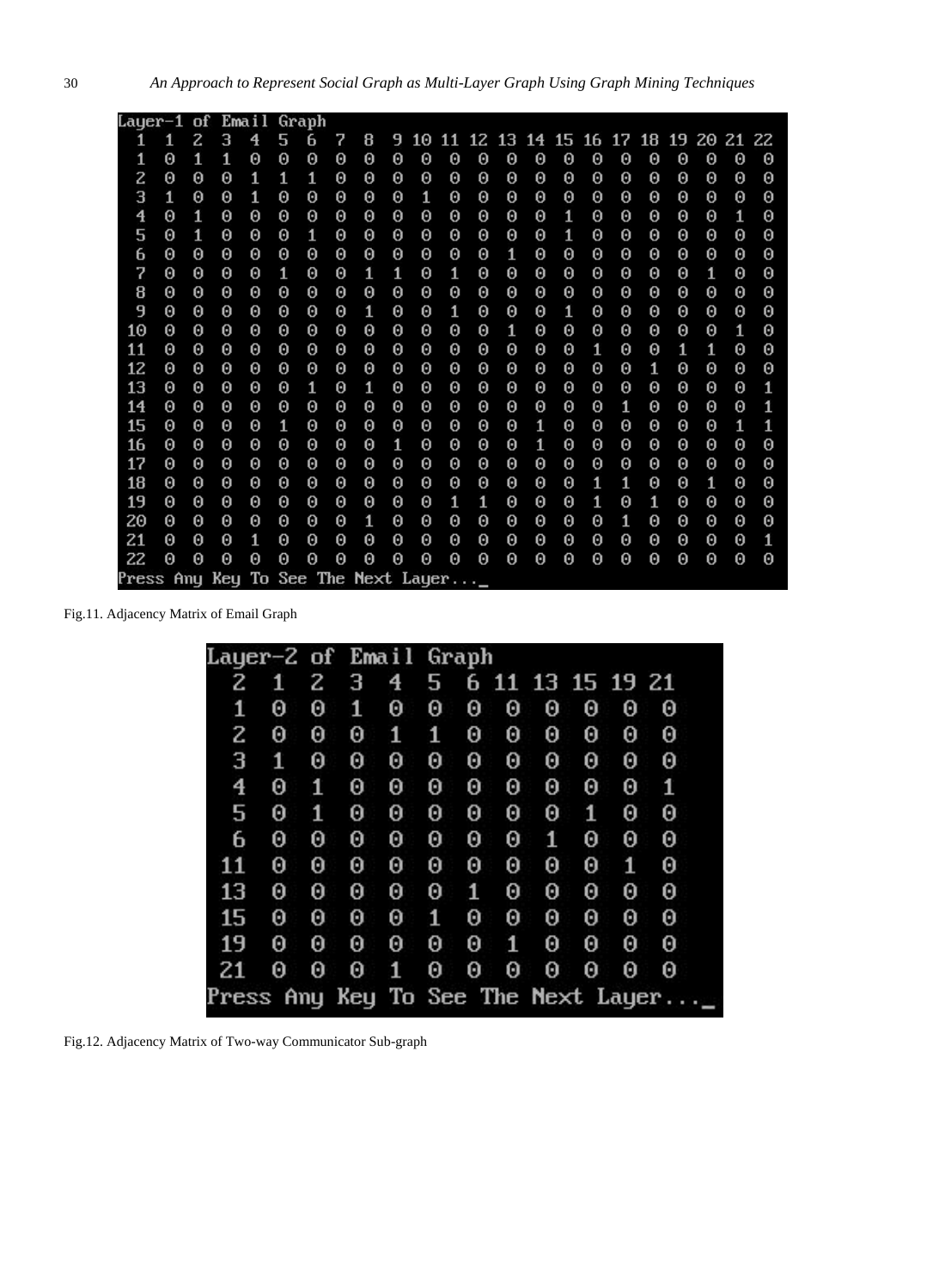| Layer-3                 |   | of | Email                         |   |   | Graph |    |    |   |       |    |       |   |    |    |    |       |   |
|-------------------------|---|----|-------------------------------|---|---|-------|----|----|---|-------|----|-------|---|----|----|----|-------|---|
| з                       | 2 | 4  | 5                             | 6 | 8 | 9     | 10 | 11 |   | 12 13 | 14 | 15 16 |   | 17 | 18 | 20 | 21 22 |   |
| 1                       | 1 | Θ  | 0                             | 0 | 0 | 0     | 0  | Θ  | 0 | 0     | Θ  | 0     | 0 | Θ  | Θ  | Θ  | Θ     | Θ |
| 2                       | 0 | Θ  | Θ                             | 1 | 0 | 0     | 0  | Θ  | Θ | 0     | 0  | Θ     | Θ | Θ  | 0  | Θ  | 0     | 0 |
| З                       | 0 | 1  | 0                             | 0 | 0 | 0     | 1  | Θ  | 0 | 0     | 0  | 0     | 0 | 0  | 0  | Θ  | Θ     | 0 |
| $\overline{\mathbf{4}}$ | Θ | Θ  | 0                             | 0 | 0 | 0     | 0  | Θ  | 0 | 0     | 0  | 1     | Θ | Θ  | Θ  | Θ  | Θ     | 0 |
| 5                       | 0 | Θ  | 0                             | 1 | 0 | 0     | 0  | Θ  | Θ | 0     | 0  | 0     | 0 | 0  | 0  | Θ  | Θ     | 0 |
| 7                       | Θ | Θ  | 1                             | 0 | 1 | 1     | 0  | 1  | Θ | 0     | 0  | 0     | Θ | Θ  | 0  | 1  | Θ     | 0 |
| 9                       | 0 | Θ  | Θ                             | 0 | 1 | 0     | 0  | 1  | Θ | Θ     | 0  | 1     | 0 | 0  | Θ  | Θ  | Θ     | 0 |
| 10                      | Θ | Θ  | Θ                             | 0 | 0 | 0     | 0  | Θ  | Θ | 1     | 0  | 0     | Θ | Θ  | Θ  | Θ  | 1     | 0 |
| 11                      | 0 | Θ  | Θ                             | 0 | 0 | 0     | 0  | Θ  | Θ | Θ     | 0  | 0     | 1 | Θ  | Θ  | 1  | Θ     | 0 |
| 12                      | Θ | Θ  | Θ                             | Θ | 0 | 0     | 0  | Θ  | Θ | 0     | 0  | Θ     | Θ | Θ  | 1  | Θ  | 0     | 0 |
| 13                      | Θ | Θ  | Θ                             | 0 | 1 | 0     | 0  | Θ  | Θ | 0     | 0  | 0     | 0 | Θ  | 0  | Θ  | Θ     | 1 |
| 14                      | Θ | Θ  | Θ                             | 0 | 0 | 0     | 0  | Θ  | Θ | Θ     | 0  | 0     | Θ | 1  | Θ  | Θ  | 0     | 1 |
| 15                      | Θ | Θ  | 0                             | 0 | 0 | 0     | 0  | Θ  | Θ | Θ     | 1  | Θ     | Θ | Θ  | 0  | Θ  | 1     | 1 |
| 16                      | Θ | Θ  | Θ                             | 0 | 0 | 1     | 0  | Θ  | Θ | 0     | 1  | 0     | Θ | Θ  | Θ  | Θ  | Θ     | 0 |
| 18                      | 0 | Θ  | Θ                             | 0 | 0 | 0     | 0  | Θ  | Θ | Θ     | 0  | 0     | 1 | 1  | Θ  | 1  | Θ     | 0 |
| 19                      | 0 | Θ  | Θ                             | 0 | 0 | 0     | 0  | Θ  | 1 | 0     | 0  | 0     | 1 | Θ  | 1  | Θ  | Θ     | 0 |
| 20                      | Θ | Θ  | Θ                             | 0 | 1 | 0     | 0  | Θ  | Θ | 0     | 0  | 0     | 0 | 1  | 0  | Θ  | Θ     | 0 |
| 21                      | Θ | Θ  | Θ                             | 0 | 0 | 0     | 0  | Θ  | 0 | 0     | 0  | 0     | Θ | Θ  | Θ  | Θ  | Θ     | 1 |
| Press                   |   |    | Any Key To See The Next Layer |   |   |       |    |    |   |       |    |       |   |    |    |    |       |   |

Fig.13. Adjacency Matrix of One-way Sender Sub-graph

|                              |             |                | Layer-4 of Email Graph |  |
|------------------------------|-------------|----------------|------------------------|--|
|                              |             | 4 8 17 22      |                        |  |
| 7                            | $1 \quad 0$ |                | - 0                    |  |
| 9                            |             | 100            |                        |  |
| $13 \quad 1 \quad 0 \quad 1$ |             |                |                        |  |
| 14                           | - 0         | $1\quad1$      |                        |  |
| 15                           | Θ           | - 0            | ø                      |  |
| 18                           | Θ           | $\blacksquare$ | Θ                      |  |
| 20                           | $1 \quad 1$ |                | Θ                      |  |
| 21                           |             | A              |                        |  |

Fig.14. Adjacency Matrix of One-way Receiver Sub-graph

The 1<sup>st</sup> layer is considered as base-layer or principal layer. The subsequent three layers are formed depending on its criteria.

The  $2<sup>nd</sup>$  layer depicted in "Fig. 12" is formed based on the criteria of detection of mutual (two-way) communicator email node from the 1st layer adjacency matrix and the corresponding node pairs are assigned with a value 1 in the  $2<sup>nd</sup>$  layer adjacency matrix. Here the email node pairs  $\{(1, 3), (3, 1)\}, \{(2, 4), (4, 2)\}, \{(2, 4), (4, 2)\}$ 5), (5, 2)}, {(4, 21), (21, 4)}, {(5, 15), (15, 5)}, {(6, 13), (13, 6)}, and {(11, 19), (19, 11)} are considered as two-way communicators and depicted in "Fig. 2 (Layer-2)" and "Fig. 12" respectively.

Similarly, the  $3<sup>rd</sup>$  layer is formed based on the characteristics of detection of email nodes which has sent emails to other email nodes but not received any emails during a period of time. Such email nodes edges are detected from the  $1<sup>st</sup>$  layer adjacency matrix and the corresponding nodes are assigned a value 1 in the  $3<sup>rd</sup>$  layer adjacency matrix. It means detection of only such mail nodes having edge away from it and depicted in "Fig. 2 (Layer-3)" and "Fig. 13" respectively. The node pairs  $(1, 2)$ ,  $(2, 6)$ ,  $(3, 4)$ ,  $(3, 10)$ ,  $(4, 15)$ ,  $(5, 6)$ ,  $(7, 5)$ ,  $(7, 8)$ ,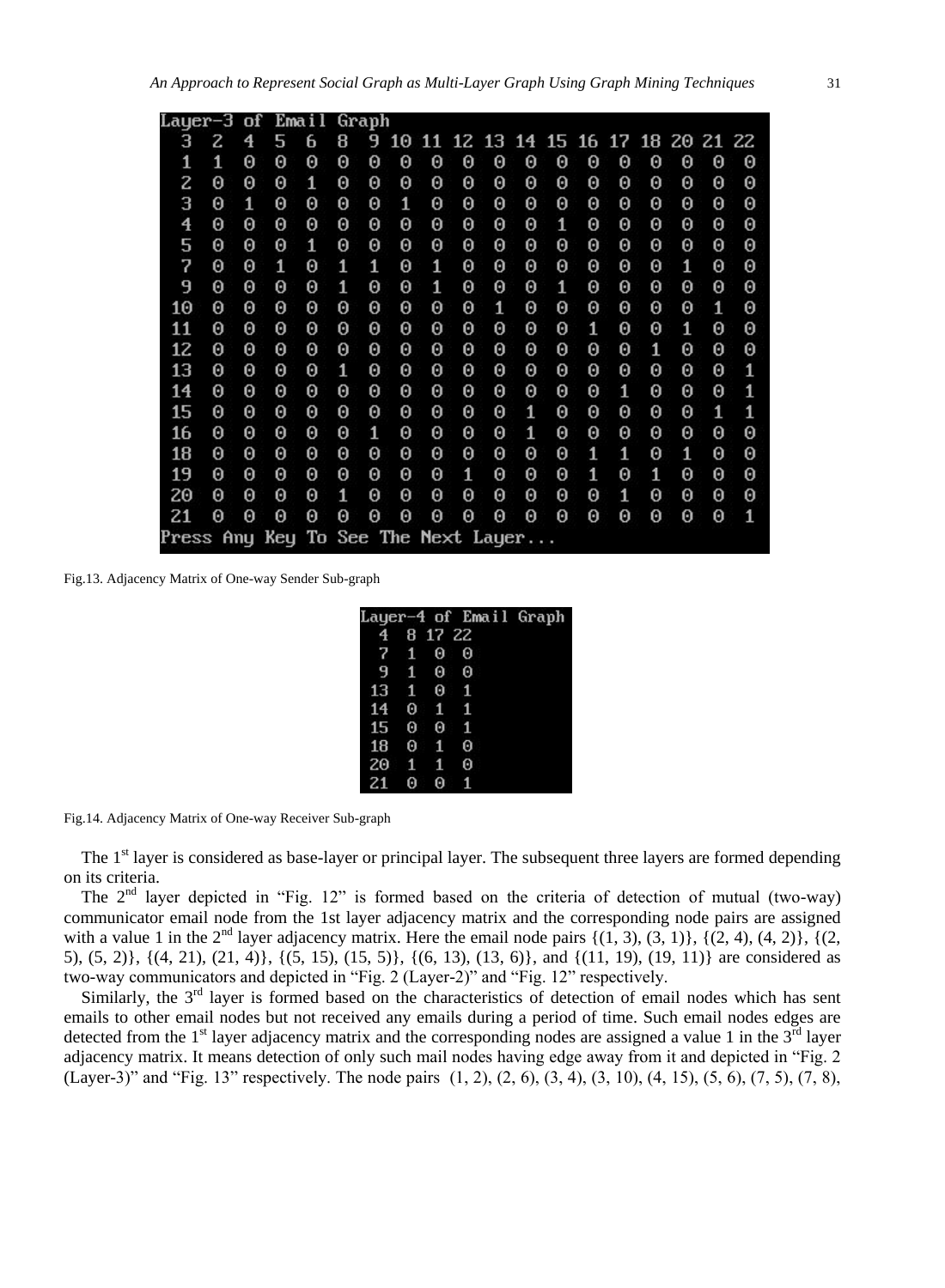$(7, 9)$ ,  $(7, 11)$ ,  $(7, 20)$ ,  $(9, 8)$ ,  $(9, 11)$ ,  $(9, 15)$ ,  $(10, 13)$ ,  $(10, 21)$ ,  $(11, 16)$ ,  $(11, 20)$ ,  $12, 18$ ),  $(13, 8)$ ,  $(13, 22)$ ,  $(14, 16)$ 17), (14, 22), (15, 14), (15, 21), (15, 22), (16, 9), (16, 14), (18, 16), (18, 17), (18, 20), (19, 12), (19, 16), (19, 18), (20, 8), (20, 17), and (21, 22) are considered as one-way sender and the adjacency matrix formed is said to be one-way sender adjacency matrix.

Finally, the 4<sup>th</sup> layer is formed based on the characteristics of detection of email node which has received emails but not sent emails during a period of time. So the email nodes having only in-degree but no out-degree are detected from the  $1<sup>st</sup>$  layer adjacency matrix and the corresponding nodes are assigned a value 1 in the  $4<sup>th</sup>$ layer adjacency matrix. The created adjacency matrix is said to be one-way receiver adjacency matrix. Here the email nodes 8, 17, and 22 are said to be dead email nodes since it has received emails from other email nodes and depicted in "Fig. 2 (Layer-4)" and "Fig. 14" respectively.

# *iii. Example-3*

The Telephone Multi-Layer graph has twenty-two numbers of phone nodes and five layers of graphs based on their characteristics depicted in "Fig. 3". To run the proposed algorithm, the author has created two datasets namely "Tnode.Txt" and "Tedge.Txt" depicted in "Fig. 15". The 1<sup>st</sup> dataset "Tnode.Txt" contains the total number of layers, the total number of nodes, and the twenty-two numbers of phone node IDs. The 2<sup>nd</sup> dataset "Tedge.Txt" contains a pair of phone nodes "From Node IDs" and "To Node IDs" where the actual edge is present in the graph.

The dataset files "Tnode.Txt" and "Tedge.Txt" are replaced with "Node\_Dataset.Txt" and "Edge\_Dataset.Txt" in the algorithm for representation of Telephone Graph as multi-layer graph with five layers based on its criteria.

To represent Telephone Graph as a multi-layer graph in memory, the author has considered a multidimension array MLAM[5][22][22], with five numbers of layers and each layer, is considered as the adjacency matrix of order 22X22.

Upon inputting the datasets "Tnode.Txt" and "Tedge.Txt" to the algorithm depicted in "Fig. 16", which has successfully created five layers of adjacency matrices.



Fig.15. Dataset of Telephone Graph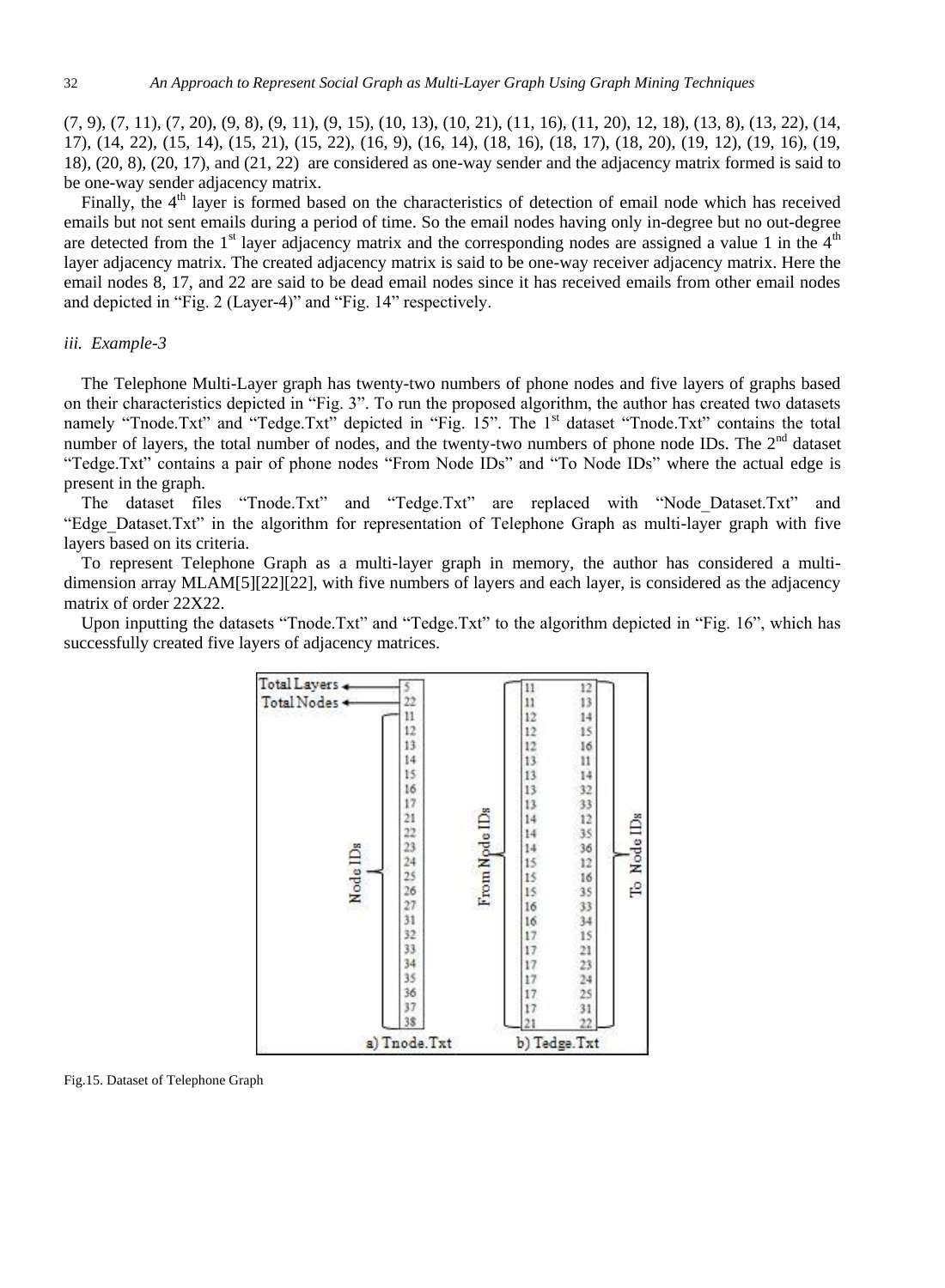| [Enter Telephone Graph Dataset Files] |  |  |  |  |  |  |                                                   |  |  |  |  |  |  |  |
|---------------------------------------|--|--|--|--|--|--|---------------------------------------------------|--|--|--|--|--|--|--|
|                                       |  |  |  |  |  |  | Enter Name of Node Dataset File Name : Tnode. Txt |  |  |  |  |  |  |  |
|                                       |  |  |  |  |  |  | Enter Name of Edge Dataset File Name : Tedge. Txt |  |  |  |  |  |  |  |

Fig.16. Dataset Input of Telephone Graph

| Layer-1 of Telephone Graph |                       |     |                                                          |          |                       |   |                       |   |          |          |          |                       |          |          |   |                       |   |                       |   |   |          |                       |
|----------------------------|-----------------------|-----|----------------------------------------------------------|----------|-----------------------|---|-----------------------|---|----------|----------|----------|-----------------------|----------|----------|---|-----------------------|---|-----------------------|---|---|----------|-----------------------|
| 1                          | 11                    |     | 12 13 14 15 16 17 21 22 23 24 25 26 27 31 32 33 34 35 36 |          |                       |   |                       |   |          |          |          |                       |          |          |   |                       |   |                       |   |   | 37 38    |                       |
| 11                         | Θ                     | 1   | 1                                                        | Θ        | Θ                     | Θ | Θ                     | Θ | 0        | Θ        | $\Theta$ | Θ                     | $\Theta$ | Θ        | Θ | Θ                     | Θ | 0                     | Θ | Θ | $\Theta$ | Θ                     |
| 12                         | Θ                     | Θ   | Θ                                                        | 1        | 1                     | 1 | Θ                     | Θ | Θ        | Θ        | Θ        | Θ                     | Θ        | Θ        | Θ | Θ                     | Θ | Θ                     | Θ | Θ | Θ        | Θ                     |
| 13                         | 1                     | Θ   | Θ                                                        | 1        | Θ                     | Θ | Θ                     | Θ | $\Theta$ | Θ        | Θ        | Θ                     | Θ        | Θ        | Θ | 1                     | 1 | Θ                     | Θ | Θ | Θ        | Θ                     |
| 14                         | Θ                     | 1   | Θ                                                        | $\Theta$ | Θ                     | Θ | Θ                     | Θ | 0        | Θ        | Θ        | Θ                     | Θ        | Θ        | Θ | Θ                     | Θ | 0                     | 1 | 1 | Θ        | Θ                     |
| 15                         | Θ                     | 1   | Θ                                                        | $\Theta$ | Θ                     | 1 | Θ                     | Θ | 0        | Θ        | Θ        | Θ                     | Θ        | Θ        | Θ | Θ                     | Θ | 0                     | 1 | Θ | Θ        | Θ                     |
| 16                         | Θ                     | Θ   | Θ                                                        | $\Theta$ | 0                     | Θ | Θ                     | Θ | 0        | Θ        | Θ        | Θ                     | Θ        | Θ        | Θ | Θ                     | 1 | 1                     | Θ | Θ | Θ        | Θ                     |
| 17                         | Θ                     | Θ   | Θ                                                        | $\Theta$ | 1                     | Θ | Θ                     | 1 | $\Theta$ | 1        | 1        | 1                     | Θ        | Θ        | 1 | 0                     | Θ | 0                     | Θ | Θ | Θ        | Θ                     |
| 21                         | Θ                     | Θ   | Θ                                                        | $\Theta$ | $\Theta$              | Θ | Θ                     | Θ | 1        | Θ        | Θ        | 0                     | 1        | Θ        | 1 | Θ                     | Θ | 0                     | Θ | Θ | Θ        | Θ                     |
| 22                         | 0                     | Θ   | Θ                                                        | $\Theta$ | 0                     | Θ | Θ                     | 1 | $\Theta$ | 1        | Θ        | Θ                     | 1        | 1        | Θ | Θ                     | Θ | 0                     | Θ | Θ | Θ        | 1                     |
| 23                         | 0                     | Θ   | Θ                                                        | $\Theta$ | $\boldsymbol{\Theta}$ | Θ | Θ                     | Θ | $\Theta$ | $\Theta$ | Θ        | Θ                     | Θ        | 1        | Θ | Θ                     | Θ | 0                     | Θ | Θ | Θ        | Θ                     |
| 24                         | 0                     | Θ   | Θ                                                        | $\Theta$ | 1                     | Θ | Θ                     | 1 | $\Theta$ | $\Theta$ | Θ        | 1                     | Θ        | Θ        | Θ | Θ                     | Θ | 0                     | 1 | Θ | Θ        | Θ                     |
| 25                         | 0                     | Θ   | Θ                                                        | $\Theta$ | $\boldsymbol{\Theta}$ | Θ | Θ                     | Θ | $\Theta$ | $\Theta$ | Θ        | Θ                     | Θ        | Θ        | Θ | Θ                     | Θ | 0                     | Θ | Θ | 1        | $\boldsymbol{\Theta}$ |
| 26                         | 0                     | Θ   | Θ                                                        | Θ        | 0                     | Θ | Θ                     | Θ | $\Theta$ | $\Theta$ | 1        | Θ                     | Θ        | $\Theta$ | Θ | Θ                     | Θ | 0                     | Θ | Θ | 1        | 1                     |
| 27                         | $\boldsymbol{\Theta}$ | Θ   | Θ                                                        | Θ        | $\boldsymbol{\Theta}$ | Θ | Θ                     | Θ | $\Theta$ | $\Theta$ | Θ        | $\boldsymbol{\Theta}$ | 1        | $\Theta$ | 1 | $\boldsymbol{\Theta}$ | Θ | 0                     | Θ | Θ | Θ        | 1                     |
| 31                         | 0                     | Θ   | Θ                                                        | $\Theta$ | 0                     | Θ | Θ                     | Θ | $\Theta$ | 1        | 0        | 1                     | Θ        | $\Theta$ | Θ | Θ                     | Θ | 0                     | Θ | Θ | Θ        | 1                     |
| 32                         | $\boldsymbol{\Theta}$ | Θ   | Θ                                                        | $\Theta$ | $\boldsymbol{\Theta}$ | Θ | Θ                     | Θ | $\Theta$ | $\Theta$ | Θ        | Θ                     | Θ        | $\Theta$ | Θ | Θ                     | Θ | $\boldsymbol{\Theta}$ | Θ | Θ | 1        | 0                     |
| 33                         | Θ                     | Θ   | Θ                                                        | $\Theta$ | Θ                     | Θ | Θ                     | Θ | $\Theta$ | Θ        | Θ        | Θ                     | Θ        | Θ        | Θ | Θ                     | Θ | 1                     | Θ | 1 | Θ        | Θ                     |
| 34                         | Θ                     | Θ   | Θ                                                        | $\Theta$ | Θ                     | 1 | Θ                     | Θ | 0        | Θ        | Θ        | 1                     | Θ        | Θ        | Θ | 1                     | Θ | 0                     | Θ | Θ | Θ        | Θ                     |
| 35                         | Θ                     | Θ   | Θ                                                        | $\Theta$ | 1                     | Θ | Θ                     | Θ | 0        | Θ        | Θ        | Θ                     | Θ        | Θ        | Θ | Θ                     | Θ | 0                     | Θ | 1 | 1        | Θ                     |
| 36                         | Θ                     | Θ   | Θ                                                        | 1        | $\boldsymbol{\Theta}$ | Θ | Θ                     | Θ | 0        | $\Theta$ | Θ        | Θ                     | Θ        | Θ        | Θ | 1                     | Θ | 0                     | Θ | Θ | Θ        | Θ                     |
| 37                         | $\boldsymbol{\Theta}$ | Θ   | Θ                                                        | $\Theta$ | Θ                     | Θ | Θ                     | Θ | 0        | Θ        | Θ        | Θ                     | Θ        | Θ        | Θ | 1                     | Θ | 0                     | Θ | Θ | Θ        | 1                     |
| 38                         | $\boldsymbol{\Theta}$ | Θ   | Θ                                                        | $\Theta$ | Θ                     | Θ | Θ                     | Θ | $\Theta$ | Θ        | Θ        | Θ                     | Θ        | Θ        | 1 | $\boldsymbol{\Theta}$ | Θ | 0                     | Θ | Θ | Θ        | Θ                     |
| Press                      |                       | Anu | Keu                                                      |          |                       |   | To See The Next Layer |   |          |          |          |                       |          |          |   |                       |   |                       |   |   |          |                       |

Fig.17. Adjacency Matrix of Telephone Graph

| Layer-2 of Telephone Graph           |    |   |   |                                           |   |   |   |   |   |   |   |   |   |   |   |
|--------------------------------------|----|---|---|-------------------------------------------|---|---|---|---|---|---|---|---|---|---|---|
| z                                    | 14 |   |   | 15 16 21 23 24 25 31 32 33 34 35 36 37 38 |   |   |   |   |   |   |   |   |   |   |   |
| 13                                   | 0  | 0 | Θ | 0                                         | Θ | 0 | 0 | 0 | 1 | 1 | 0 | 0 | 0 | 0 | 0 |
| 14                                   | 0  | 0 | 0 | Θ                                         | Θ | 0 | Θ | 0 | Θ | 0 | Θ | 1 | 1 | 0 | 0 |
| 15                                   | Θ  | Θ | Θ | Θ                                         | Θ | 0 | 0 | 0 | Θ | 0 | 0 | 1 | Θ | 0 | 0 |
| 16                                   | 0  | 0 | Θ | 0                                         | Θ | 0 | Θ | 0 | Θ | 1 | 1 | 0 | Θ | 0 | Θ |
| 17                                   | 0  | Θ | Θ | 1                                         | 1 | 1 | 1 | 1 | Θ | 0 | Θ | 0 | 0 | 0 | Θ |
| 21                                   | 0  | Θ | Θ | Θ                                         | Θ | Θ | 0 | 1 | Θ | Θ | 0 | Θ | Θ | Θ | 0 |
| 22                                   | Θ  | Θ | Θ | 0                                         | Θ | 0 | Θ | 0 | Θ | 0 | 0 | 0 | Θ | 0 | 1 |
| 24                                   | 0  | 1 | Θ | 0                                         | Θ | 0 | Θ | 0 | Θ | 0 | Θ | 1 | 0 | 0 | 0 |
| 25                                   | Θ  | Θ | Θ | Θ                                         | Θ | 0 | 0 | 0 | Θ | 0 | 0 | 0 | Θ | 1 | 0 |
| 26                                   | Θ  | Θ | Θ | 0                                         | Θ | Θ | Θ | 0 | Θ | Θ | Θ | 0 | Θ | 1 | 1 |
| 27                                   | Θ  | Θ | Θ | 0                                         | Θ | 0 | Θ | 1 | Θ | 0 | Θ | 0 | Θ | 0 | 1 |
| 31                                   | Θ  | Θ | Θ | Θ                                         | 1 | 0 | 1 | 0 | Θ | Θ | Θ | 0 | Θ | Θ | Θ |
| 34                                   | Θ  | Θ | 1 | Θ                                         | Θ | Θ | 1 | 0 | Θ | Θ | 0 | 0 | Θ | Θ | 0 |
| 35                                   | Θ  | 1 | Θ | 0                                         | Θ | Θ | 0 | 0 | Θ | Θ | 0 | 0 | Θ | 0 | 0 |
| 36                                   | 1  | Θ | Θ | 0                                         | Θ | 0 | Θ | 0 | Θ | 0 | Θ | 0 | 0 | 0 | 0 |
| Press Any Key To See The Next Layer_ |    |   |   |                                           |   |   |   |   |   |   |   |   |   |   |   |

Fig.18. Adjacency Matrix of Dissimilar Service Provider's Connectivity Sub-graph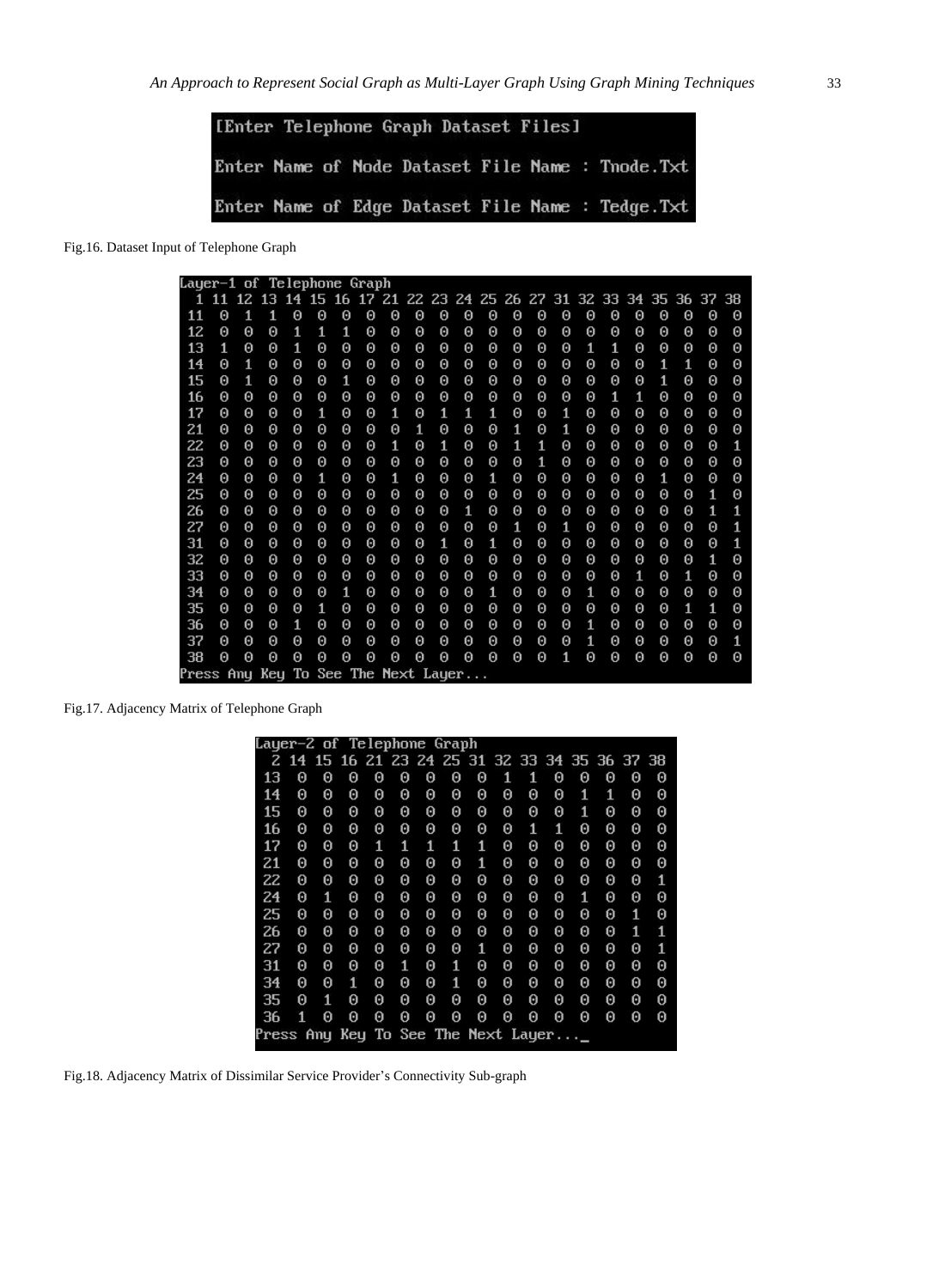The  $1<sup>st</sup>$  layer depicted in "Fig. 17" is considered as the base-layer or principal layer. The remaining four layers are formed depending on its criteria.

The  $2<sup>nd</sup>$  layer depicted in "Fig. 18" is considered as dissimilar service providers' communication sub-graph. It has detected the phone node pair connectivity between two different service providers. Such phone node pairs are detected from base-layer adjacency matrix and the corresponding node pairs are assigned a value 1 in the 2nd layer adjacency matrix. The node pairs (13, 32), (13, 33), (14, 35), (14, 36), (15, 35), (16, 33), (16, 34), (17, 21), (17, 23), (17, 24), (17, 25), (17, 31), (21, 31), (22, 38), (24, 15), (24, 35), (25, 37), (26, 37), (26, 38), (27, 31), (27, 38), (31, 23), (31, 25), (34, 16), (34, 25), (35, 15), and (36, 14) are considered as different service providers communication link.

Similarly, the  $3<sup>rd</sup>$ ,  $4<sup>th</sup>$ , and  $5<sup>th</sup>$  layers are formed from the 1<sup>st</sup> layer by following the criteria as service provider 1, service provider 2, and the service provider 3 connectivity and depicted in "Fig. 19", "Fig. 20", and "Fig. 21" respectively. The  $3<sup>rd</sup>$  layer is created from  $1<sup>st</sup>$  layer adjacency matrix by detecting the nodes of service provider 1's connectivity and the corresponding nodes in the 3<sup>rd</sup> layer adjacency matrix are assigned with a value 1. The service provider 1's node ids ranging from 11 to 17 and the pair of nodes whose connectivity among themselves are {(11, 12), (11, 13), (12, 14), (12, 15), (12, 16), (13, 11), (13, 14), (14, 12), (15, 12), (15, 16), (17, 15)}. Similarly, the  $4<sup>th</sup>$  and the  $5<sup>th</sup>$  layers are created from 1st layer adjacency matrix by detecting the nodes of the service provider 2's and service provider 3's connectivity, and the corresponding nodes in  $4<sup>th</sup>$  and  $5<sup>th</sup>$  layer adjacency matrices are assigned a value 1. The service provider 2's node ids ranging from 21 to 27 and the pair of nodes whose connectivity among themselves are {(21, 22), (21, 26), (22, 21), (22, 23), (22, 26), (22, 27), (23, 27), (24, 21), (24, 25), (26, 24), (27, 26)}. Similarly, the service provider 3's node ids ranging from 31 to 38 and the pair of connectivity nodes are {(31, 38), (32, 37), (33, 34), (33, 36), (34, 32), (35, 36), (35, 37), (36, 32),  $(37, 32), (37, 38), (38, 31).$ 

| Layer-3 of Telephone Graph |  |                   |  |   |              |                   |  |                                     |  |
|----------------------------|--|-------------------|--|---|--------------|-------------------|--|-------------------------------------|--|
| 3 11 12 13 14 15 16        |  |                   |  |   |              |                   |  |                                     |  |
| 11 0 1 1 0                 |  |                   |  |   |              | 00                |  |                                     |  |
| 12 0 0 0 1 1 1             |  |                   |  |   |              |                   |  |                                     |  |
| 13 1 0 0 1 0 0             |  |                   |  |   |              |                   |  |                                     |  |
| 14 0 1 0 0                 |  |                   |  |   |              | $\theta$ $\theta$ |  |                                     |  |
| 15 0 1 0 0 0 1             |  |                   |  |   |              |                   |  |                                     |  |
| 17 0                       |  | $\theta$ $\theta$ |  | Θ | $\mathbf{1}$ | - 0               |  |                                     |  |
|                            |  |                   |  |   |              |                   |  | Press Any Key To See The Next Layer |  |

Fig.19. Adjacency Matrix of Service Provider 1 Sub-graph

| Layer-4 of Telephone Graph |  |  |                  |  |  |  |  |  |                                      |  |
|----------------------------|--|--|------------------|--|--|--|--|--|--------------------------------------|--|
| 4 21 22 23 24 25 26 27     |  |  |                  |  |  |  |  |  |                                      |  |
| 21 0 1 0 0 0 1 0           |  |  |                  |  |  |  |  |  |                                      |  |
|                            |  |  | 22 1 0 1 0 0 1 1 |  |  |  |  |  |                                      |  |
|                            |  |  | 23 0 0 0 0 0 0 1 |  |  |  |  |  |                                      |  |
|                            |  |  | 24 1 0 0 0 1 0 0 |  |  |  |  |  |                                      |  |
| 26 0 0 0 1 0 0 0           |  |  |                  |  |  |  |  |  |                                      |  |
| 27 0 0 0 0 0 1 0           |  |  |                  |  |  |  |  |  |                                      |  |
|                            |  |  |                  |  |  |  |  |  | Press Any Key To See The Next Layer_ |  |

Fig.20. Adjacency Matrix of Service Provider 2 Sub-graph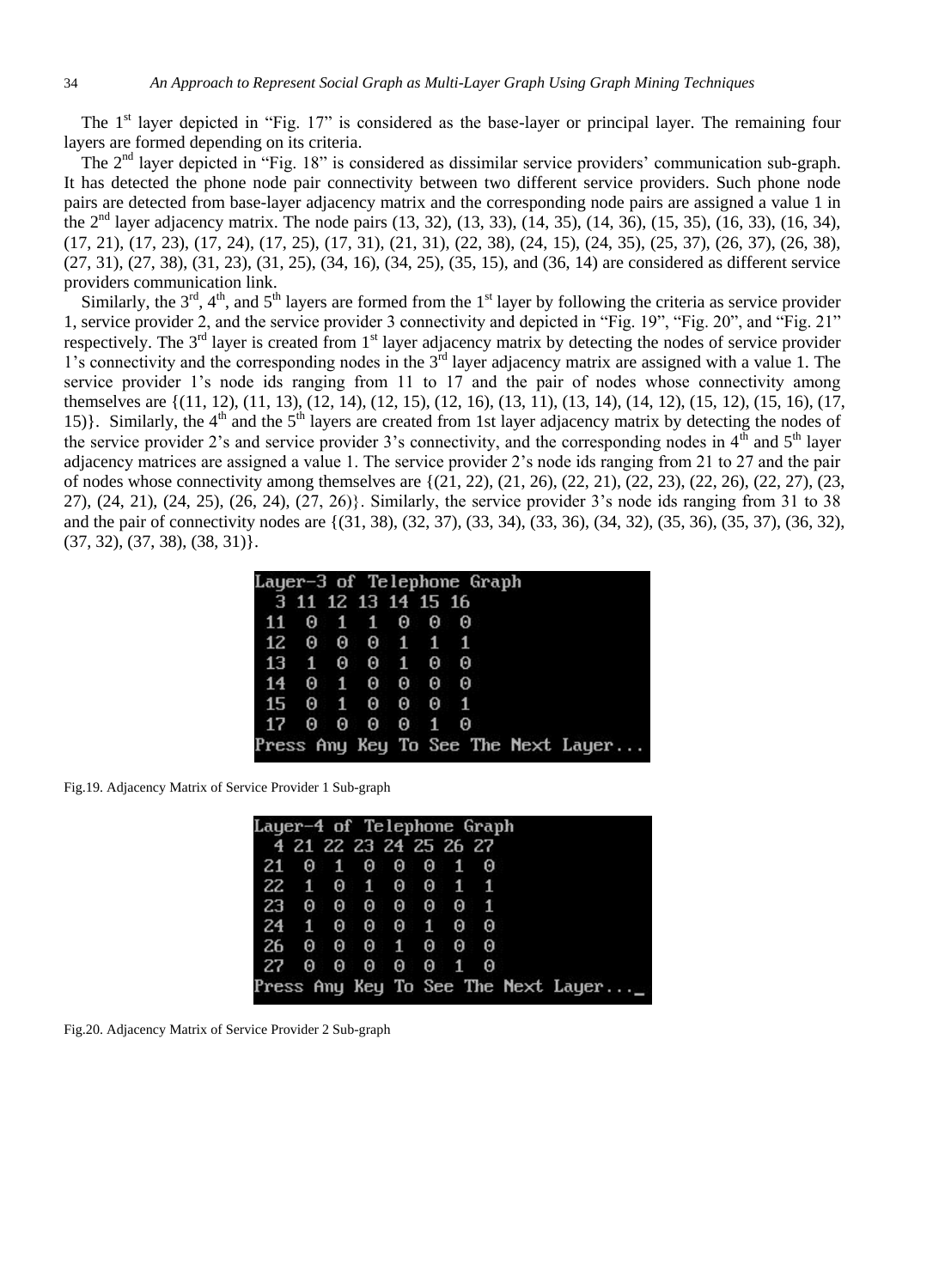|    |                     |                   |            |   |           |   | Layer-5 of Telephone Graph |
|----|---------------------|-------------------|------------|---|-----------|---|----------------------------|
|    | 5 31 32 34 36 37 38 |                   |            |   |           |   |                            |
| 31 | Θ                   | Θ                 | Θ          | 0 | Θ         | 1 |                            |
| 32 | Θ                   | $\Theta$ $\Theta$ |            |   | $0\quad1$ | Θ |                            |
| 33 | Θ                   |                   | $0\quad 1$ | 1 | - 0       | Θ |                            |
| 34 | Θ                   | $\mathbf{1}$      | Θ          | Θ | Θ         | Θ |                            |
| 35 | Θ                   | Θ                 | $\bullet$  | 1 | 1         | Θ |                            |
| 36 | Θ                   | 1                 | Θ          | Θ | Θ         | Θ |                            |
| 37 | Θ                   | 传                 | Θ          | 0 | Θ         | 1 |                            |
| 38 | 1                   | Θ                 | Θ          | 0 | Θ         | Θ |                            |

Fig.21. Adjacency Matrix of Service Provider 3 Sub-graph

#### **6. Conclusion**

The author has proposed a general model of Social Graph for representing in a multi-layer graph based on its characteristics lies in each node. For this general model of social graph multi-layer representation, the author has proposed an algorithm called SoGraM for representation of Social Graph as a multi-layer graph. Finally, the proposed algorithm was implemented using C++ programming with three examples of datasets depicted in "Fig. 4", "Fig. 9", and "Fig. 15" respectively. The author has observed the formations of three layers, four layers, and five layers for Author Graph, Email Graph, and Telephone Graph respectively as multi-dimensional arrays in the memory and the results were satisfactory.

## **References**

- [1] Acar, E. & Yener, B. Unsupervised multiway data analysis: a literature survey. IEEE Trans.Knowl. Data Eng., 21, 6–20, 2009.
- [2] Cai, D., Shao, Z., He, X., Yan, X., & Han, J. Community mining from multi-relational networks. Proceedings of the 9<sup>th</sup> European Conference on Principles and Practice of Knowledge Discovery in Databases, Porto, Portugal, 2005.
- [3] Dunlavy, D. M., Kolda, T. G., & Kegelmeyer, W. P. Multilinear algebra for analyzing data with multiple linkages. Graph Algorithms in the Language of Linear Algebra (J. Kepner & J. Gilbert eds). Fundamentals of Algorithms. Philadelphia: SIAM, pp. 85–114, 2011.
- [4] Kivelä, M., Arenas, A., Barthelemy, M., Gleeson, James P., Moreno, Y., & Porter, Mason A. Multilayer networks. J. Complex Netw., 2, 203–271, 2014.
- [5] Kolda, T. G., & Bader, B. W. Tensor decompositions and applications. SIAM Rev., 51, 455–500, 2009.
- [6] Krackhardt, D. Cognitive social structures. Soc. Netw., 9, 109–134, 1987.
- [7] Oselio, B., Kulesza, A., & Hero, A.O. Multi-layer graph analysis for social networks. University of Michigan, Ann Arbor, MI 48109, USA. Available as arXiv:1309.5124v2, 2014.
- [8] Oselio, B., Kulesza, A., & Alfred Hero., A. O. Information extraction from large multi-layer social networks. Proceedings of IEEE Intl Conf on Acoustics, Speech, and Signal Processing (ICASSP), Brisbane. Available as arxiv 1507.00087, 2015.
- [9] Rao, B., Mitra, A., & Narayana, U. An approach to study properties and behavior of Social Network using Graph Mining Techniques. In the Proceedings of DIGNATE 2014: ETEECT 2014, 1–6, India, 2014.
- [10] Rao, B., Mishra, S. N., & Maharana, H. S. Algorithm for Representation of Call-Duration Graphs of Telephone Graph Using Multi-layer Graph Techniques. Published in Advances in Intelligent Systems and Computing, pp. 415-425, Springer Verlag**,** DOI 10.1007/978-981-10-2525-9, 2017.